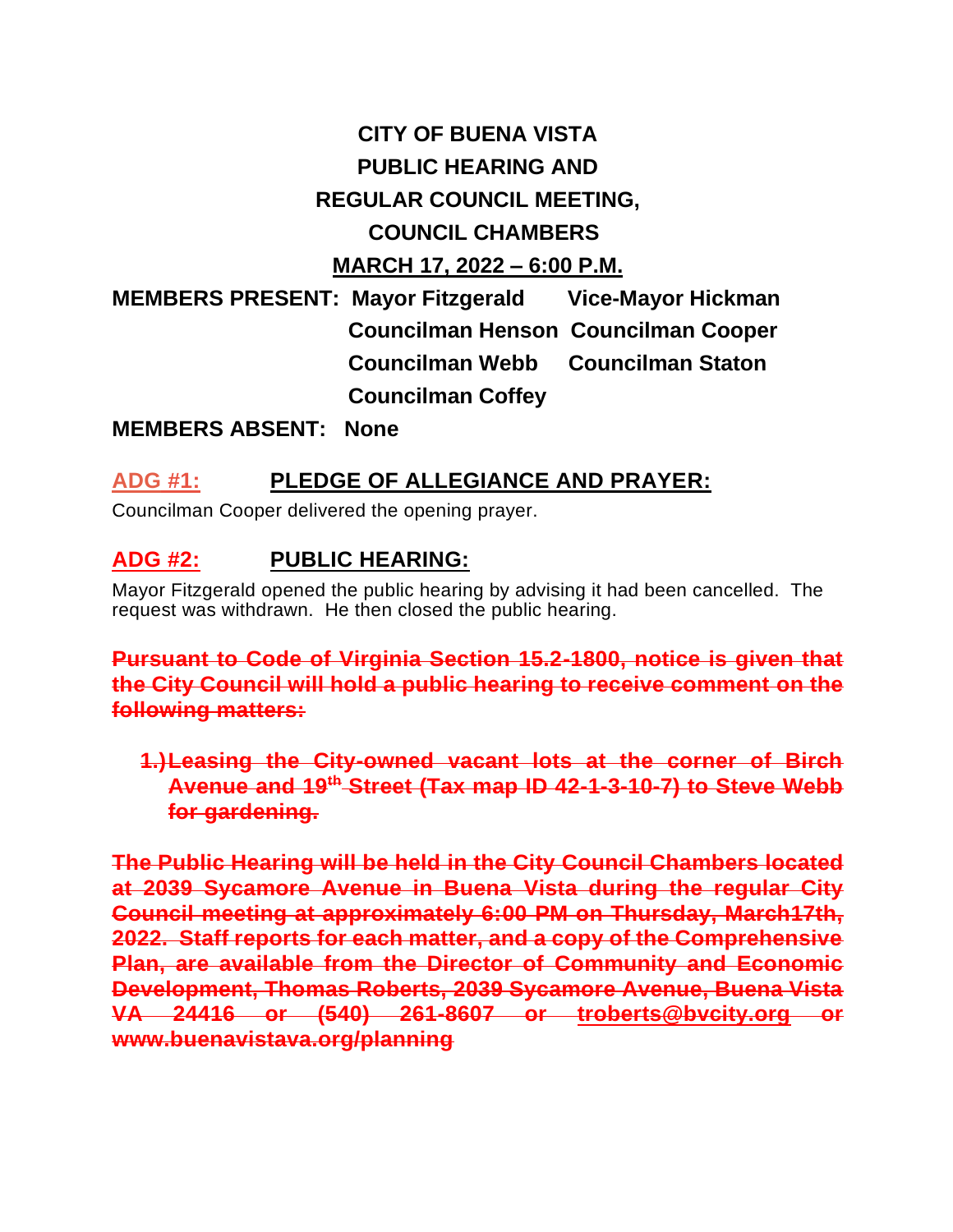## **ADG #3: APPROVAL OF THE AGENDA:**

Councilman Coffey made motion to approve the agenda, seconded by Councilman Cooper, carried by Council.

## **ADG #4: APPROVAL OF THE MINUTES FROM THE PUBLLIC HEARING AND THE REGULAR COUNCIL MEETING HELD ON MARCH 3, 2022:**

Councilman Coffey made motion to approve the above-mentioned minutes, seconded by Councilman Webb, carried by Council.

**ADG #5: RECOGNITION/COMMUNICATION FROM VISITORS: Citizens who desire to speak on matters not listed on the agenda below will be heard at this time. Citizens who desire to speak on a specific item listed on the agenda, open for public comment, will be heard when that item is considered.**

No one spoke.

## **ADG #6: REPORTS:**

## **1.) Mayor:**

None

## **2.) City Manager:**

 Mr. Tyree opened his report by saying that they have been working with Councilman Henson on Parks/Rec and Public Works/Public Safety so he was sure that Councilman Henson would report on those events. He advised that we should be getting back the proposal on the DSS building in the next couple of weeks. They did an RFP on engineering services for building or looking at a new space for DSS. The jail put out an RFP also to look at their facility. They have 1 company that has put in for the RFP. It is the same company that has done a lot of their work in the past. It will probably be late 2022 before they have any information on the RFP.

## **3.)City Attorney:**

None

## **4.)Council Committee/Representative:**

 Vice-Mayor Hickman wanted to know if Kristina or Tom has been working with the local businesses. She said the Family Dollar Store is closed every other day. She said she knows they are having problems getting employees as well as many other local businesses. She wanted to know if there is anything we can do program wise to help them.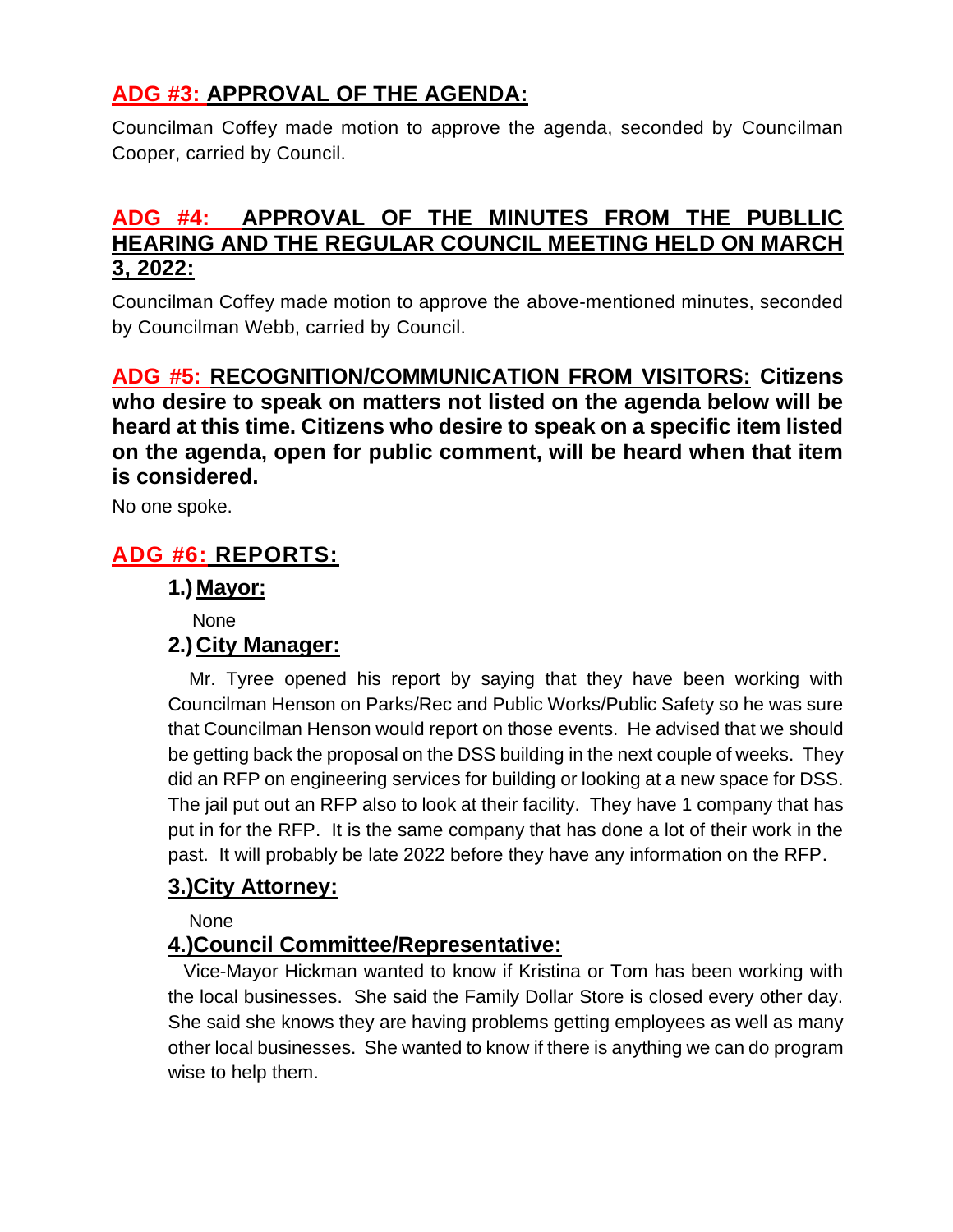Ms. Kristina Ramsey said it is definitely a concern. She said she has been spending time on workforce issues and has talked with Family Dollar. It is a general workforce issue across the State and country. She said we are supporting them the best we can.

 Vice-Mayor Hickman wanted to know if the employment commission could help in any way.

 Ms. Ramsey advised there are State agencies they work with and are connecting with all the resources they have.

 Councilman Henson said they are working on some projects. He said there was about 20 kids playing at Penny Park when he came by today. He announced there will be a Public Works/Public Safety meeting on Tuesday and the Parks/Recreation meeting will be held on Wednesday. At the Parks/Recreation meeting they will be talking about the playgrounds and playground equipment. They are beginning to concentrate on various subjects. Ed Armentrout and his crew have put up posts in the campground to identify that one area and have put lines on the ground for campers. They are starting to get things organized like it should have been a long time ago. Ed's employees are actually shooting ideas to him about things that need to be done. The BVFD will have BBQ chicken on March 26.

 Councilman Coffey asked Councilman Henson if they discussed the posts that have been put up in the park.

 Councilman Henson said the posts have been moved back. He opined this is going to be a trial-and-error thing right now.

 Councilman Webb thanked the SVU students that painted the new lines in the parking lot at the municipal building.

Mr. Tyree said it was mainly students from the LDS Church.

Councilman Staton thanked the SVU students for helping at the American Legion.

## **ADG #7: CONSIDER APPOINTMENTS TO VARIOUS BOARDS, COMMISSIONS, AND COMMITTEES:**

## **THE BOARD OF ZONING APPEALS:**

## **MR. ART FURLER'S TERM WILL EXPIRE ON 12/31/25. THIS IS A FIVE-YEAR TERM AND THE 16th TIME IT HAS APPEARED ON THE AGENDA.THE TERM WILL BEGIN [IMMEDIATELY. MR.](http://immediately.mr/) FURLER HAS MOVED AND IS UNABLE TO CONTINUE TO SERVE:**

**ADVERTISED THE NEWS GAZETTE JULY 7, 2021, AND MARCH 2, 2022: POSTED ON SOCIAL MEDIA: NO APPLICANTS**

This item will be carried over to the next scheduled Council meeting.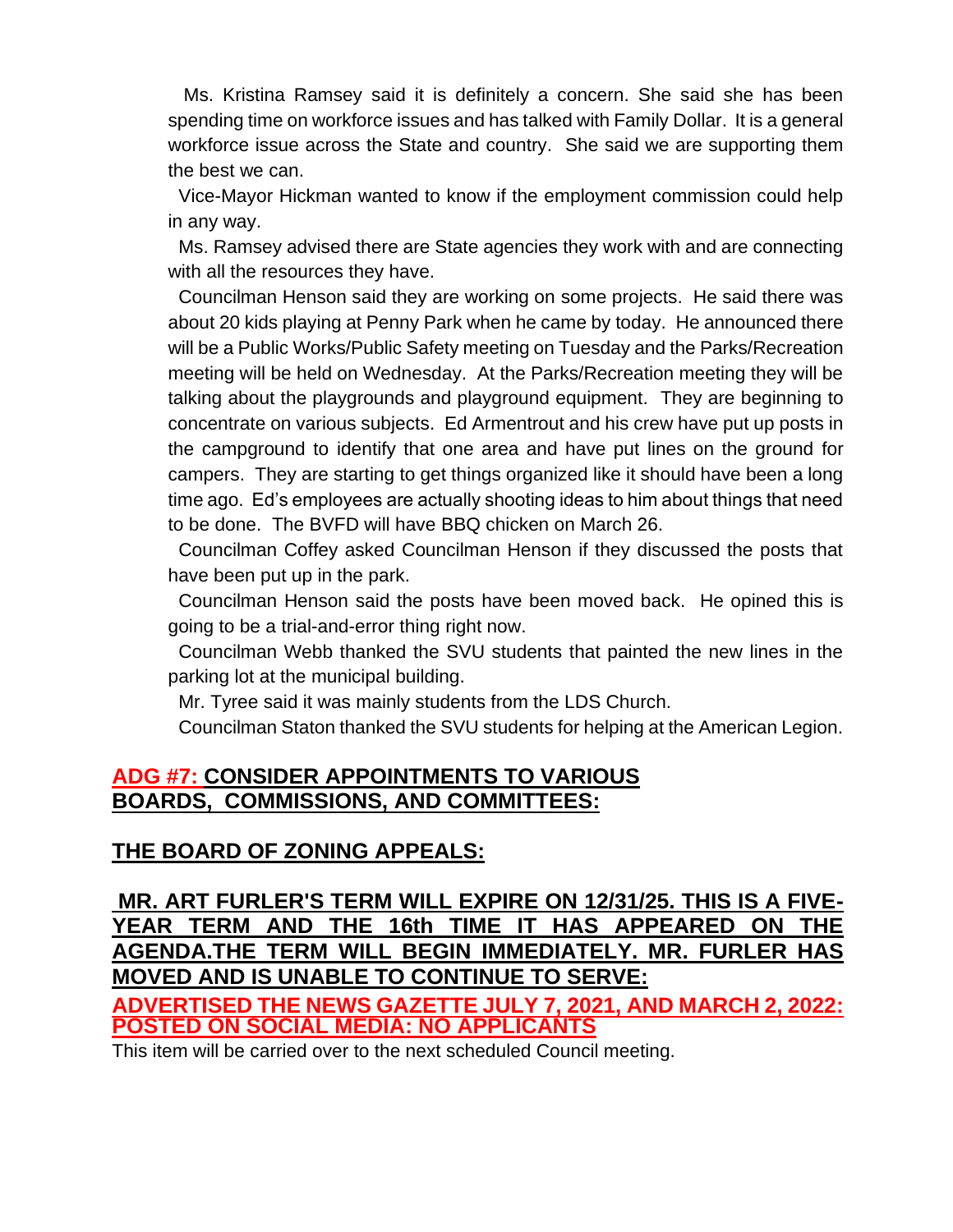## **WE HAVE AN OPENING ON THE BOARD OF ZONING APPEALS. THIS TERM WILL EXPIRE ON 12/31/23. THIS IS THE 2ND TIME THIS HAS APPEARED ON THE AGENDA. THE TERM WILL BEGIN IMMEDIATELY:**

**ADVERTISED THE NEWS GAZETTE MARCH 2, 2022: POSTED ON SOCIAL MEDIA: NO APPLICANTS**

This item will be carried over to the next scheduled Council meeting.

## **DABNEY S. LANCASTER COMMUNITY COLLEGE BOARD:**

**MR. ANDY WOLFE HAS RESIGNED. HE IS MOVING FROM BUENA VISTA. THIS TERM WILL BEGIN ON JANUARY 1, 2022, AND END ON JUNE 30, 2024. THIS IS THE 6TH TIME IT HAS APPEARED ON THE AGENDA:**

**ADVERTISED THE NEWS GAZETTE DECEMBER 8, 2021, AND MARCH 2, 2022: POSTED ON SOCIAL MEDIA: STEVE BALDRIDGE, LISA CLARK, JENNIFER HUMPHREY, BRENT STYLER**

Councilman Cooper made motion to appoint Lisa Clark, seconded by Vice-Mayor Hickman, carried by Council.

Councilman Henson made motion to appoint Steve Baldridge. This motion died on the floor without a second.

## **THE PLANNING COMMISSION:**

**MR. MIKE OHLEGER'S TERM WILL EXPIRE ON 6/30/22. HE IS NOT WILLING TO SERVE AGAIN. THIS IS A 4 YEAR TERM AND THE 2ND TIME IT HAS APPEARED ON THE AGENDA:**

**ADVERTISED THE NEWS GAZETTE MARCH 2, 2022, AND SOCIAL MEDIA: PAT MAYS, BRYSON ADAMS, BRENT STYLER, HAROLD KIDD**

Vice-Mayor Hickman made motion to appoint Amy Gilliam to the Planning Commission, seconded by Councilman Coffey.

|                      | <b>Present</b> | <b>Absent</b> | <b>Yes</b> | <b>No</b> | <b>Abstain</b> |
|----------------------|----------------|---------------|------------|-----------|----------------|
|                      |                |               |            |           |                |
| Mayor Fitzgerald     | Χ              |               |            | Χ         |                |
|                      |                |               |            |           |                |
| <b>Melvin Henson</b> | ⋏              |               |            | Χ         |                |
|                      |                |               |            |           |                |

Ms. Wheeler polled Council as follows: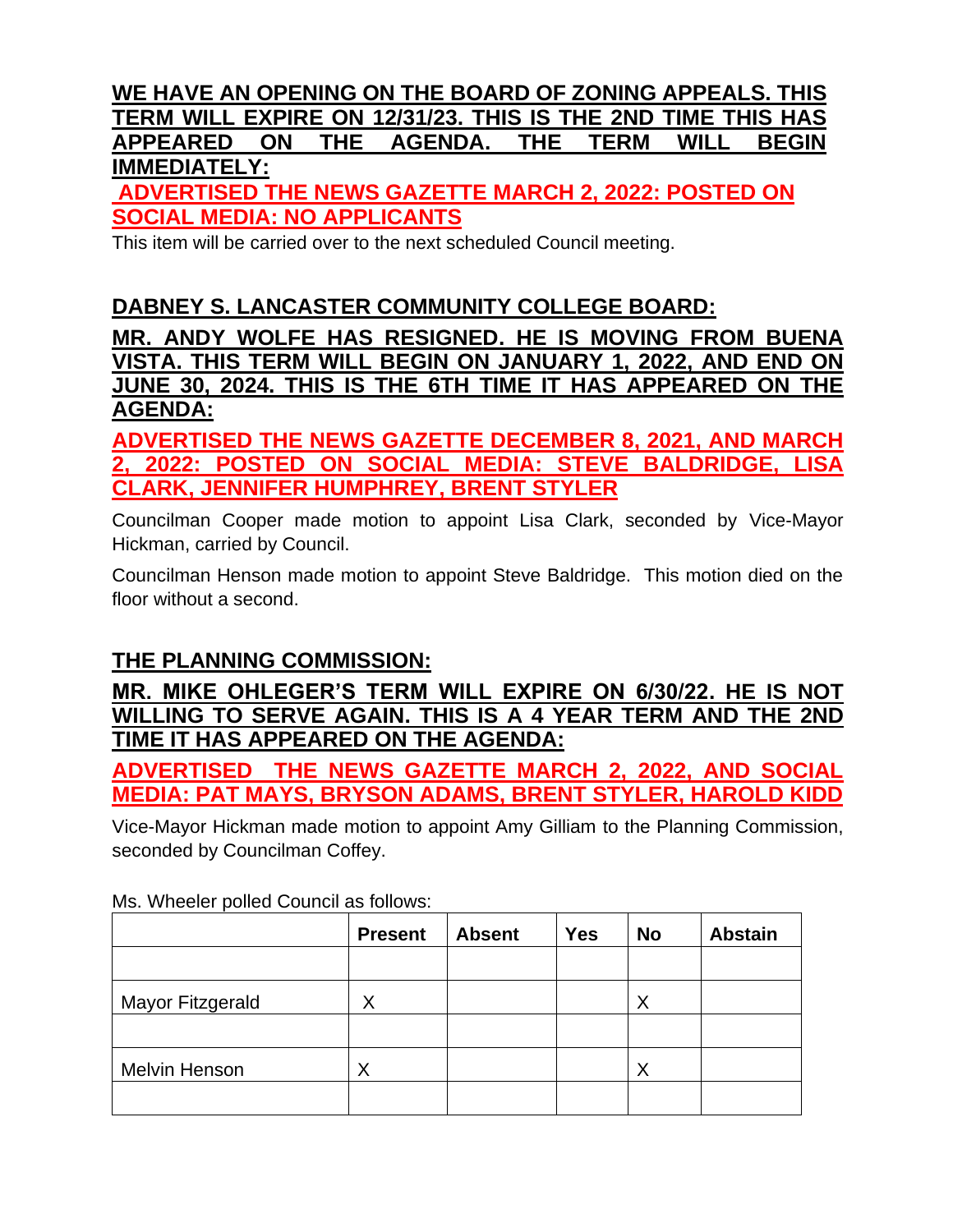| <b>Tyson Cooper</b>   | X |   | X |  |
|-----------------------|---|---|---|--|
|                       |   |   |   |  |
| Vice-Mayor            | X | X |   |  |
| Cheryl Hickman        |   |   |   |  |
|                       |   |   |   |  |
| Danny Staton          | X |   | X |  |
|                       |   |   |   |  |
| <b>Stanley Coffey</b> | X |   | X |  |
|                       |   |   |   |  |
| <b>Steve Webb</b>     | X |   | X |  |
|                       |   |   |   |  |

Councilman Cooper made motion to appoint Bryson Adams to the Planning Commission, seconded by Councilman Webb.

|                         | <b>Present</b> | <b>Absent</b> | <b>Yes</b> | <b>No</b> | <b>Abstain</b> |
|-------------------------|----------------|---------------|------------|-----------|----------------|
|                         |                |               |            |           |                |
| <b>Mayor Fitzgerald</b> | X              |               | X          |           |                |
|                         |                |               |            |           |                |
| Melvin Henson           | X              |               |            | X         |                |
|                         |                |               |            |           |                |
| <b>Tyson Cooper</b>     | X              |               | X          |           |                |
|                         |                |               |            |           |                |
| Vice-Mayor              | X              |               |            | X         |                |
| Cheryl Hickman          |                |               |            |           |                |
|                         |                |               |            |           |                |
| Danny Staton            | X              |               |            | X         |                |
|                         |                |               |            |           |                |
| <b>Stanley Coffey</b>   | X              |               |            | X         |                |
|                         |                |               |            |           |                |
| Steve Webb              | X              |               | X          |           |                |
|                         |                |               |            |           |                |

Ms. Wheeler polled Council as follows: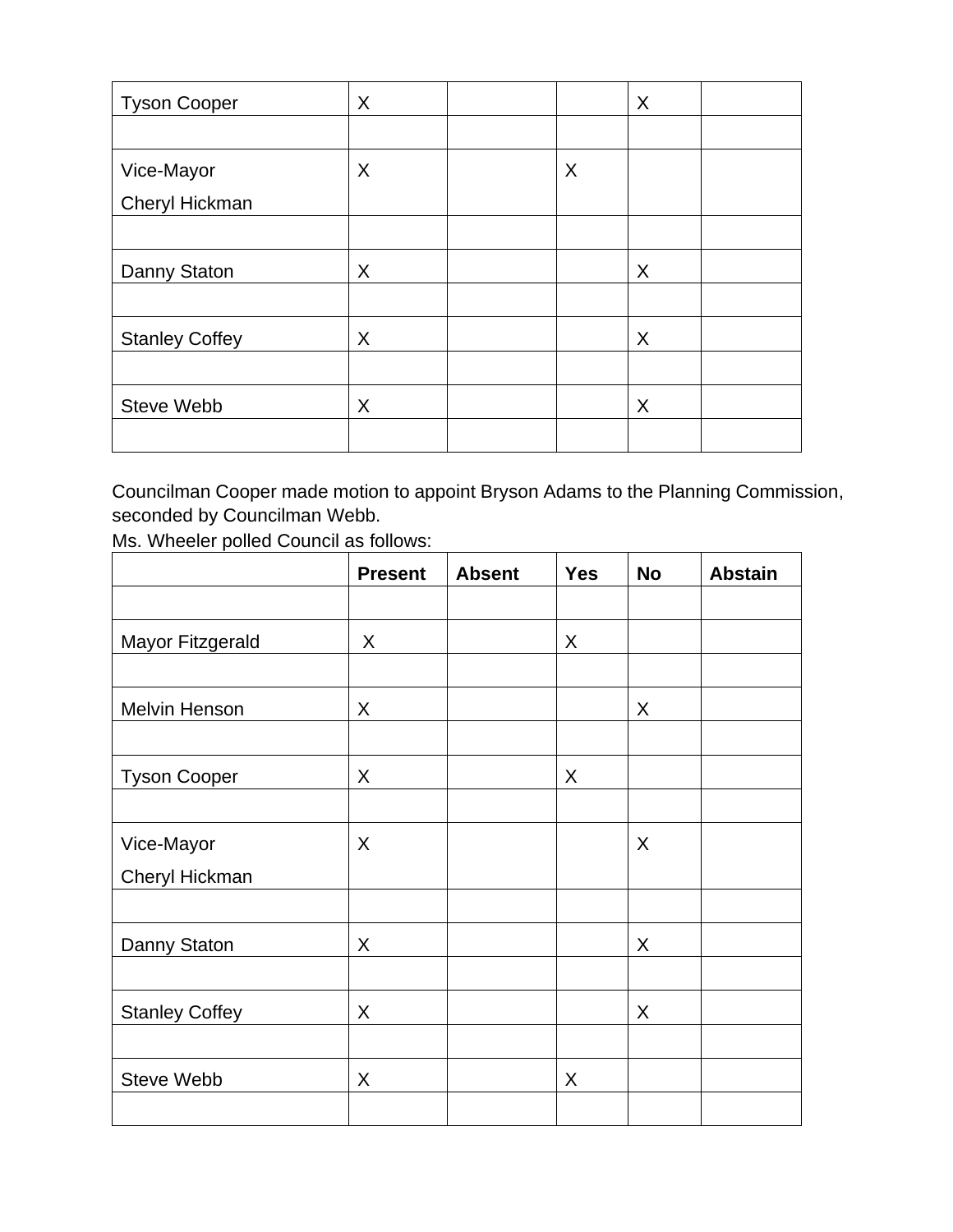Councilman Coffey made motion to appoint Pat Mays to the Planning Commission, seconded by Councilman Webb.

|                       | <b>Present</b> | <b>Absent</b> | <b>Yes</b> | <b>No</b> | <b>Abstain</b> |
|-----------------------|----------------|---------------|------------|-----------|----------------|
|                       |                |               |            |           |                |
| Mayor Fitzgerald      | X              |               |            | X         |                |
|                       |                |               |            |           |                |
| <b>Melvin Henson</b>  | X              |               |            | X         |                |
|                       |                |               |            |           |                |
| <b>Tyson Cooper</b>   | X              |               |            | X         |                |
|                       |                |               |            |           |                |
| Vice-Mayor            | X              |               |            |           | X              |
| Cheryl Hickman        |                |               |            |           |                |
|                       |                |               |            |           |                |
| Danny Staton          | X              |               |            | X         |                |
|                       |                |               |            |           |                |
| <b>Stanley Coffey</b> | X              |               | X          |           |                |
|                       |                |               |            |           |                |
| <b>Steve Webb</b>     | X              |               |            | X         |                |
|                       |                |               |            |           |                |

Ms. Wheeler polled Council as followed:

Councilman Henson made motion to appoint Mr. Harold Kidd to the Planning Commission, seconded by Councilman Staton.

| <b>Absent</b><br><b>Present</b> | <b>Yes</b>  | <b>No</b> | <b>Abstain</b> |
|---------------------------------|-------------|-----------|----------------|
|                                 |             |           |                |
|                                 |             |           |                |
|                                 | $\check{ }$ |           |                |
|                                 |             |           |                |
|                                 |             |           |                |

Ms. Wheeler polled Council as followed: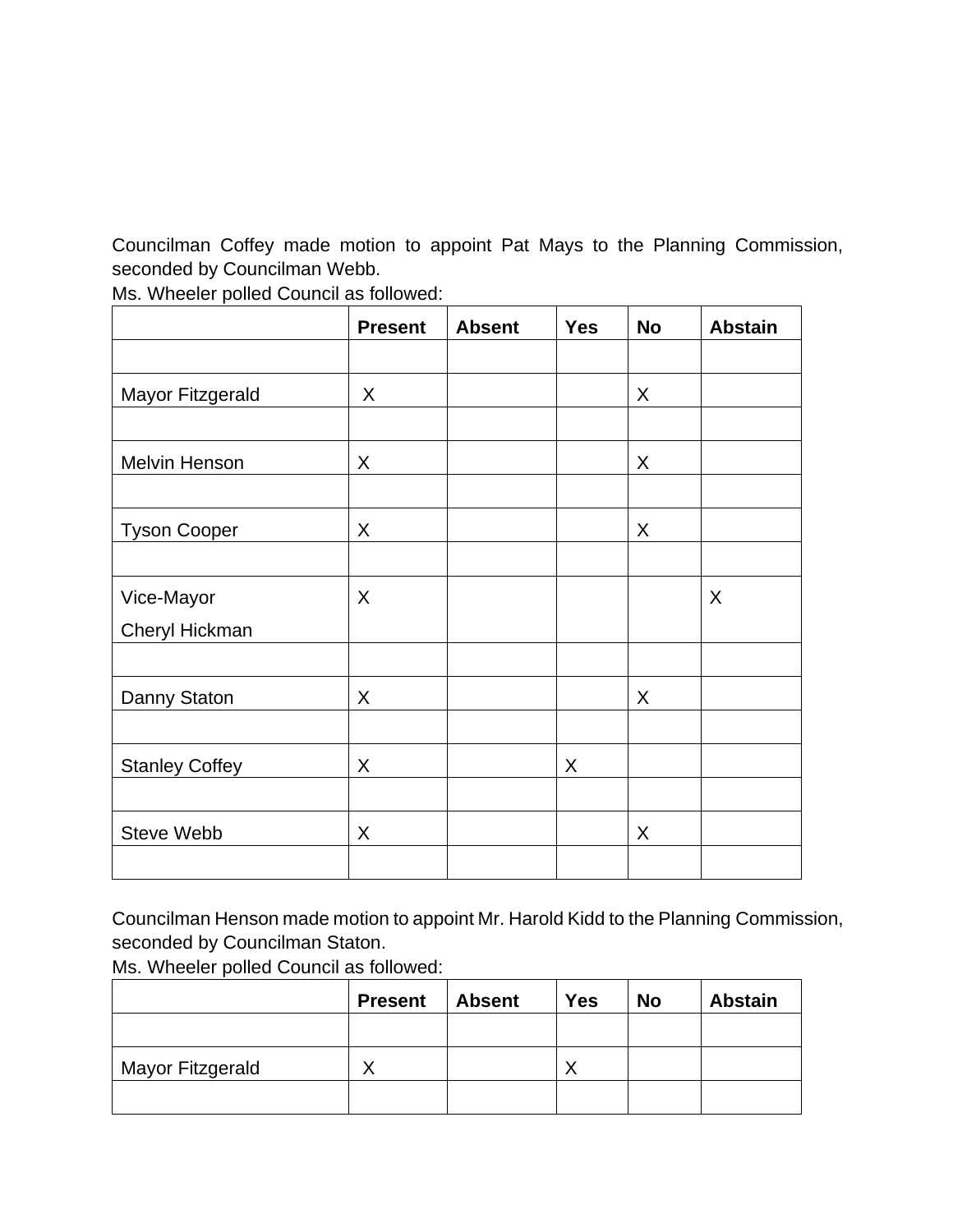| <b>Melvin Henson</b>  | X | X |   |
|-----------------------|---|---|---|
|                       |   |   |   |
| <b>Tyson Cooper</b>   | X |   | X |
|                       |   |   |   |
| Vice-Mayor            | X | X |   |
| Cheryl Hickman        |   |   |   |
|                       |   |   |   |
| Danny Staton          | X | X |   |
|                       |   |   |   |
| <b>Stanley Coffey</b> | X |   | X |
|                       |   |   |   |
| Steve Webb            | X |   | X |
|                       |   |   |   |

## **OLD BUSINESS:**

## **OB 1: SECOND READING OF AN ORDINANCE FOR REHL PROPERTY (774 LONGHOLLOW ROAD) R6 RESIDENTIAL PLANNED NIT DEVELOPMENT (PUD) PLAN OF DEVELOPMENT FOR ONE SINGLE-FAMILY HOUSE:**

Councilman Cooper made motion to read the following Ordinance by title only, seconded by Councilman Coffey, carried by Council.

Ms. Wheeler read the following Ordinance by title only.

Mr. Tom Roberts said they had talked about this some at the last Council meeting. This is one single family home on a large tract of land in the north end of the City. The planning development is required because it is zoned R6. It is a single house with a long driveway. The larger site will have additional development which will come later. This is phase 1 of the development.

 **R6 Planned Unit Development**

 **Tax Map # 8-1---2**

 **Ordinance Text – ORD 22-04 2/25/2022**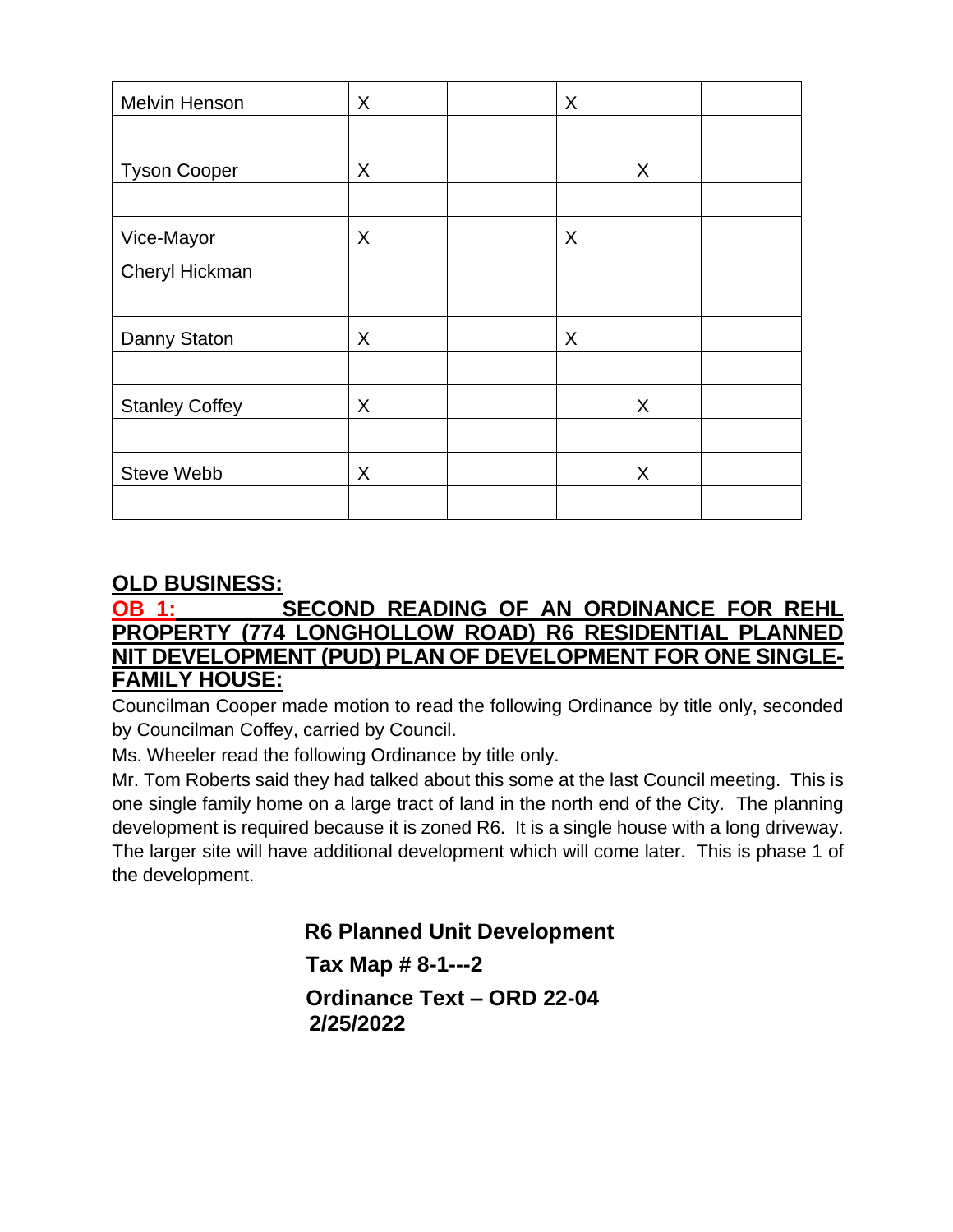BE IT ORDAINED BY THE COUNCIL OF THE CITY OF BUENA VISTA, VIRGINIA, that after a duly called public hearing, in accordance with the general welfare of the citizens of Buena Vista and in accordance with good zoning practices, the Plan of Development for the property at Tax Map 8-1---2 shown in Exhibit A is hereby approved, pursuant to Section 607 of the Land Development Regulations of the City of Buena Vista.

This ordinance shall be effective 30 days following adoption by City Council.

William Fitzgerald, Mayor

\_\_\_\_\_\_\_\_\_\_\_\_\_\_\_\_\_\_\_\_\_\_\_\_\_\_\_\_\_\_\_

ATTEST:

Dawn Wheeler, Clerk of Council

\_\_\_\_\_\_\_\_\_\_\_\_\_\_\_\_\_\_\_\_\_\_\_\_\_\_\_\_\_\_\_\_\_\_\_\_\_\_

\_\_\_\_\_\_\_\_\_\_\_\_\_\_\_\_\_\_\_\_\_\_\_\_\_\_\_\_\_\_\_\_\_\_\_\_\_\_

Date:

Councilman Cooper made motion to adopt the Ordinance, seconded by Councilman Coffey.

Ms. Wheeler polled Council as follows:

|                      |   | <b>Yes</b> | <b>No</b>      | <b>Abstain</b> |
|----------------------|---|------------|----------------|----------------|
|                      |   |            | <b>Present</b> | <b>Absent</b>  |
| Mayor Fitzgerald     | X | X          |                |                |
|                      |   |            |                |                |
| <b>Melvin Henson</b> | X | X          |                |                |
|                      |   |            |                |                |
| <b>Tyson Cooper</b>  | X | X          |                |                |
|                      |   |            |                |                |
| Vice-Mayor           | X | X          |                |                |
| Cheryl Hickman       |   |            |                |                |
|                      |   |            |                |                |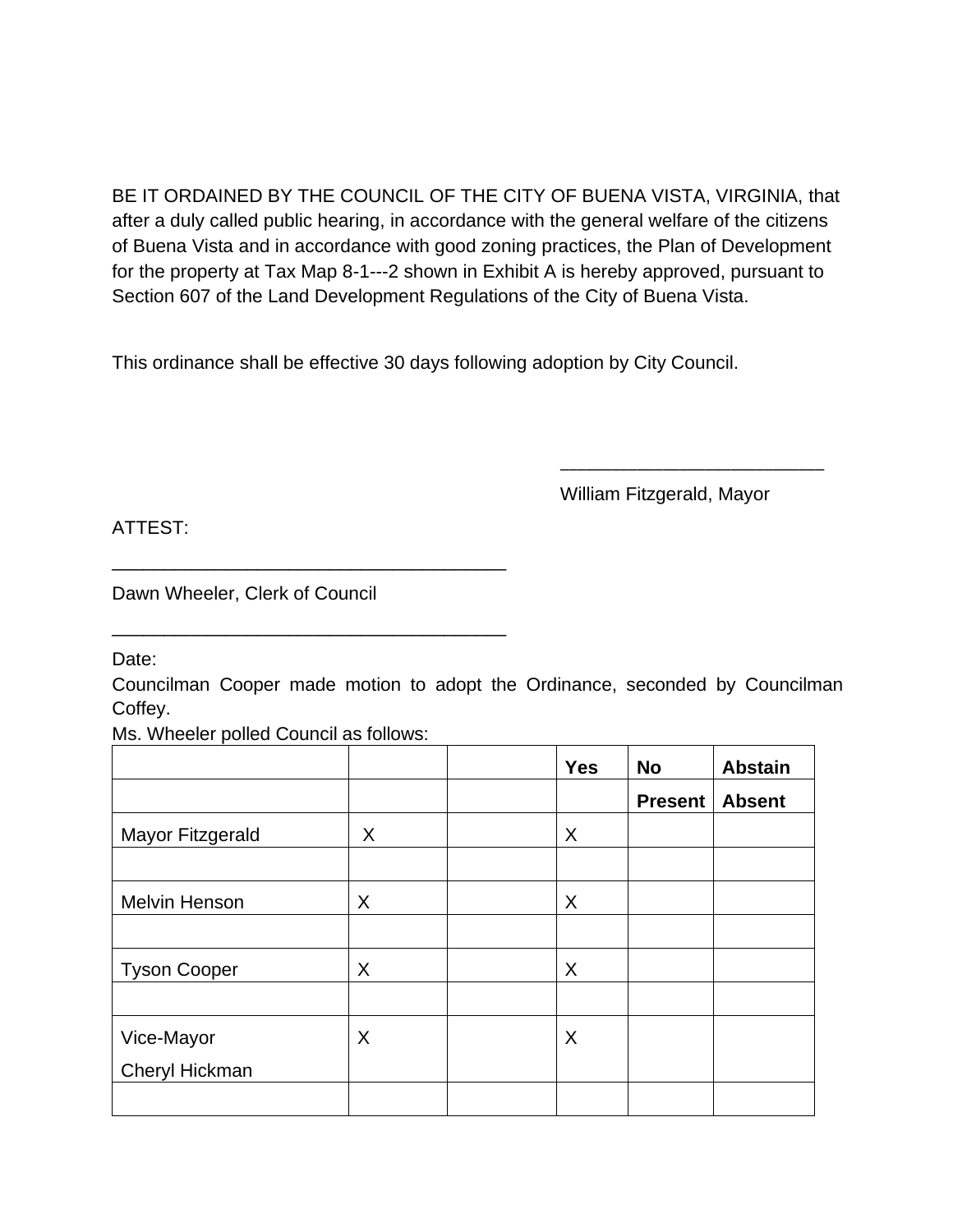| Danny Staton          | Χ | X |  |
|-----------------------|---|---|--|
|                       |   |   |  |
| <b>Stanley Coffey</b> | Χ | Χ |  |
|                       |   |   |  |
| <b>Steve Webb</b>     | Χ | Χ |  |
|                       |   |   |  |

### **OB #2: SECOND READING OF AN ORDINANCE FOR A ZONING TEXT AMENDMENT TO REPEAL ARTICLE 14 BED AND BREAKFAST ESTABLISHMENTS AND REPLACE WITH A NEW SECTION 714 RESIDENTIAL TRANSIENT OCCUPANCY. THIS SECTION WILL UPDATE EXISTING REGULATIONS OF BED AND BREAKFASTS AND ADDRESS SHORT-TERM RENTALS (STR):**

Mr. Tom Roberts said we discussed this a little bit at the last Council meeting. There was a question about the number of STR's in the City as of now. We have 11 or 12 STR's in Buena Vista. It is hard to know what the revenue will be. Within a few months the Regional Tourism will be providing us with some software that will track the number of STR's in the Rockbridge area. The tracking software will make sure all are registered, and we should know how much revenue the STR's will bring in. He did an estimate based on the City having 12 AB&Bs with an average rate of \$100.00 per night, rented for 6 nights per month. He said there are some that are occupied every weekend. That is about \$86,400.00 in revenues at a 6% lodging tax rate would bring in approximately \$5,000.00 in tax revenues. He opined the best thing about the lodging tax is the people that live here do not have to pay it. We have 1 AB & B that has to pay the lodging tax.

Councilman Coffey wanted to know how long a person can stay in a AB&B.

Mr. Roberts advised the maximum stay is 30 days.

Councilman Coffey wanted to know if they could renew it after 30 days.

Mr. Roberts said they can renew after 30 days. He said they can stay as long as they want to.

Councilman Henson wanted to know the difference in kids staying here month after month. Mr. Roberts said it would depend on how the lease is written. If you were going to rent to someone longer than 30 days, it would benefit both the landlord and the tenant to come up with a lease. If it is a regular month to month lease, they would not have to pay any lodging tax. If you are going to do a lease you could not do it under the AB&B platform because of all the fees.

Councilman Henson made motion to read the following Ordinance by title only, seconded by Vice-Mayor Hickman, carried by Council.

Ms. Wheeler read the following Ordinance by title only: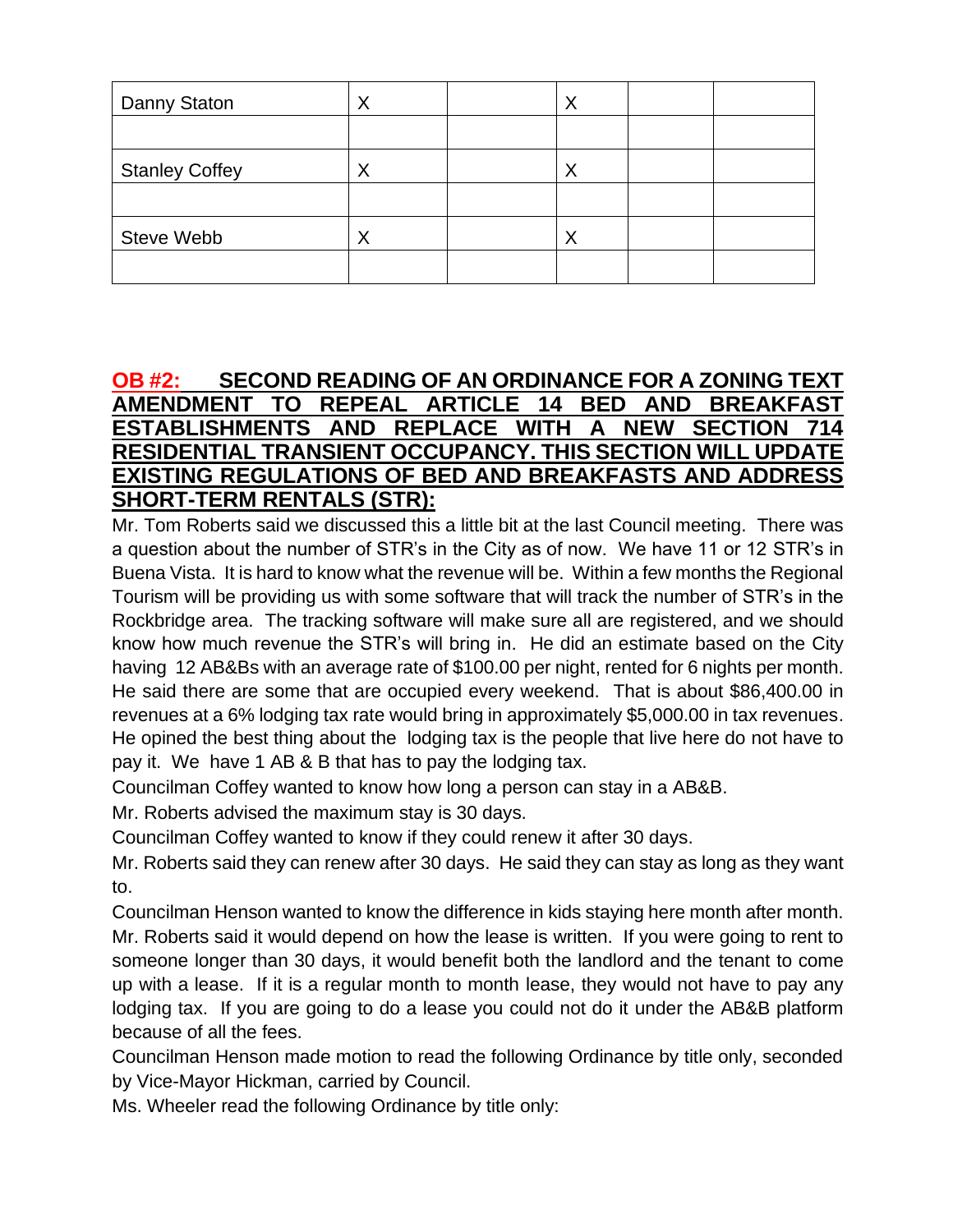Zoning Text Amendment Ordinance Text – ORD 22-05 Section 714 Residential Transient Occupancy Uses 2/25/2022

AN ORDINANCE to adopt a new section of the Land Development Regulations of the Code of the City of Buena Vista, as amended, entitled "Section 714 Residential Transient Occupancy," for the purpose of regulating transient occupancy establishments in the City, and to amend other sections of the Land Development Regulations to define relevant terminology to be used in Section 714.

**BE IT ORDAINED BY THE COUNCIL OF THE CITY OF BUENA VISTA, VIRGINIA**, that after a duly called public hearing, in accordance with the general welfare of the citizens of Buena Vista and in accordance with good zoning practices, Section 714 of the Land Development Regulations of the City of Buena Vista is hereby adopted as follows in the attached Exhibit A.

**BE IT ALSO ORDAINED** that Article 3 Definitions of Terms Used in This Ordinance and Section 613 Recreational District are hereby amended as follows in the attached Exhibit A.

**BE IT ALSO ORDAINED** that Article 14 Bed and Breakfast Establishments of the Land Development Regulations is hereby repealed in entirety.

This ordinance shall be effective 30 days following adoption by City Council.

William Fitzgerald, Mayor

\_\_\_\_\_\_\_\_\_\_\_\_\_\_\_\_\_\_\_\_\_\_\_\_\_\_\_\_\_\_

ATTEST:

SHOW:

Dawn Wheeler, Clerk of Council

\_\_\_\_\_\_\_\_\_\_\_\_\_\_\_\_\_\_\_\_\_\_\_\_\_\_\_\_\_\_\_\_\_\_\_\_\_\_

\_\_\_\_\_\_\_\_\_\_\_\_\_\_\_\_\_\_\_\_\_\_\_\_\_\_\_\_\_\_\_\_\_\_\_\_\_\_

Date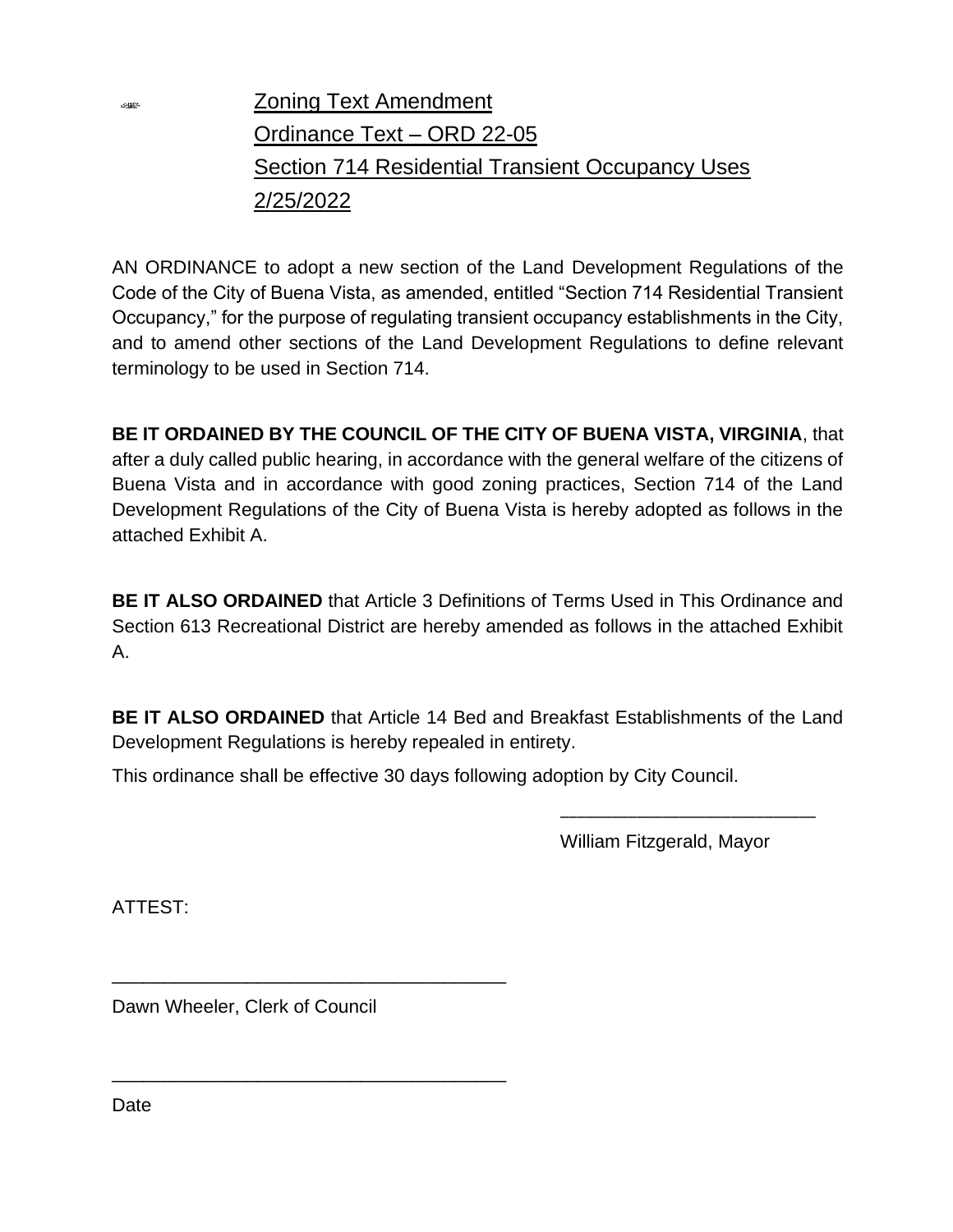Councilman Henson made motion to adopt the above Ordinance, seconded by Councilman Webb.

|                       |   | <b>Yes</b> | <b>No</b>      | <b>Abstain</b> |
|-----------------------|---|------------|----------------|----------------|
|                       |   |            | <b>Present</b> | <b>Absent</b>  |
| Mayor Fitzgerald      | X | X          |                |                |
|                       |   |            |                |                |
| Melvin Henson         | X | X          |                |                |
|                       |   |            |                |                |
| <b>Tyson Cooper</b>   | X | X          |                |                |
|                       |   |            |                |                |
| Vice-Mayor            | X | X          |                |                |
| Cheryl Hickman        |   |            |                |                |
|                       |   |            |                |                |
| Danny Staton          | X | X          |                |                |
|                       |   |            |                |                |
| <b>Stanley Coffey</b> | X | X          |                |                |
|                       |   |            |                |                |
| <b>Steve Webb</b>     | X | X          |                |                |

Ms. Wheeler polled Council as follows:

## **NEW BUSINESS:**

## **NB #1: PROCLAMATION FOR NATIONAL PUBLIC HEALTH WEEK: PROCLAMATION NATIONAL PUBLIC HEALTH WEEK:**

Mr. Tyree stated that Steve Bolster had requested that Council recognize National Public Health Week with a proclamation. This proclamation thanks the public health officials. Ms. Wheeler read the following proclamation:

## **PROCLAMATION**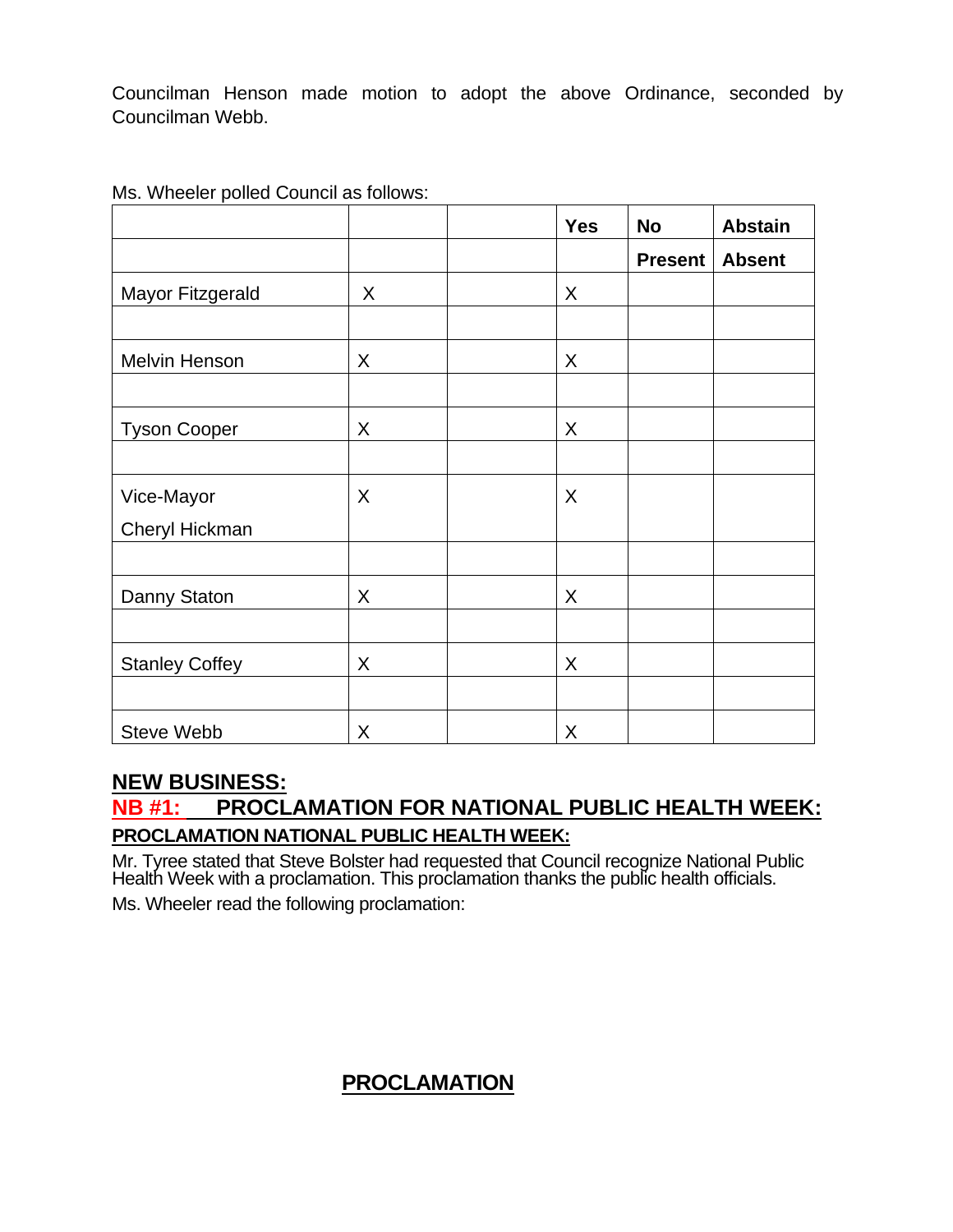**Whereas,** The President of the United States traditionally designates the first full week of April as National Public Health Week; and,

Whereas, National Public Health Week is scheduled for April 4th to the 10th, 2022, and the theme is "Public Health is Where You Are"; and

**Whereas,** since 1995, the American Public Health Association, through its sponsorship of National Public Health Week, has educated the public, policymakers, and public health professionals about issues important to improving the public's health; and

**Whereas,** the Central Shenandoah Health District's mission is to protect and promote the health and wellbeing of residents in the Central Shenandoah Valley; and,

**Whereas,** the Central Shenandoah Health District serves the counties of Augusta, Bath, Highland, Rockbridge, and Rockingham, and the cities of Buena Vista, Harrisonburg, Lexington, Staunton, and Waynesboro, with an estimated combined population of 308,875 citizens: and,

**Whereas,** the Central Shenandoah Health District's public health professionals help our communities prevent, prepare for, withstand, and recover from the impact of a full range of health threats, including disease outbreaks such as the COVID-19 pandemic, natural disasters, and disasters caused by human activity; and

**Whereas,** the Central Shenandoah Health District's public health professionals have, and continue to display, an unprecedented commitment to serve our communities in response to the COVID-19 pandemic by administering local and regional programs involving testing, contact tracing, case investigations, vaccinations, outbreak investigations, and informational campaigns to combat this public health crisis.

**NOW, THEREFORE,** We, the City Council, call upon all citizens of Buena Vista, to observe the week of April 4<sup>th</sup> through the 10th, 2022 as National Public Health Week, during which our residents may join in celebrating the dedication of our public health professionals, past and present, and their families whose support allows them to serve our communities.

Adopted this 17<sup>th</sup> day of March 2022

William H. Fitzgerald, Mayor

\_\_\_\_\_\_\_\_\_\_\_\_\_\_\_\_\_\_\_\_\_\_\_\_\_

Councilman Henson made motion to approve the above proclamation, seconded by Councilman Webb, carried by Council.

## **NB #2: APPROVAL OF WATER AND WASTEWATER PRELIMINARY ENGINEERING REPORTS PRESENTED BY HUNTER YOUNG:**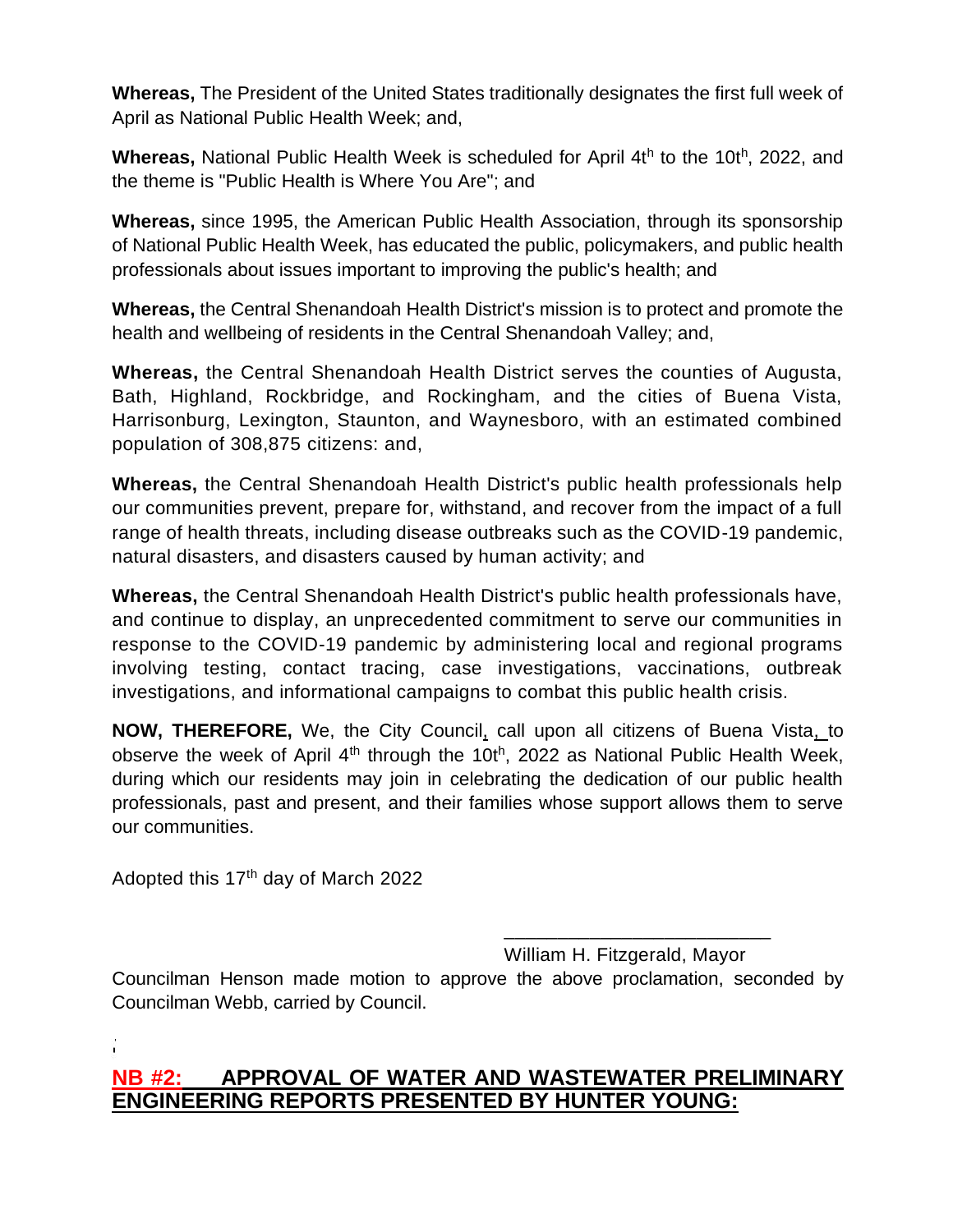Mr. Hunter Young presented a report to Council on the wastewater preliminary engineering report: (See report in minute book) (Mr. D.J. Wacker joined the meeting later via zoom) Mr. Young started the report by advising they have worked through the elements for the PER for the WWTP. It has been very, very involved. All the while they have been trying to find a way to maximize the available grant money from DEQ for the nutrient removal equipment. Mr. Young said tonight they are requesting approval from Council to submit the PER to DEQ and Rural Development for review and guidance from them. This is the first step in the process of solidifying what grants we may be able to get from both of those entities. This process does not obligate the City in any way. He said he wanted to briefly go over the meeting they had on September 28, 2021. He then wants to go over the recommended alternative (moving bed biological reactor (MBBR); notable process changes; construction cost estimate; O&M cost estimate; funding updates; schedule. (See detailed report in the minute book) Mr. Young said as most of everyone knows the equipment at the WWTP is largely past its useful life. Influent wastewater is also very diluted due to inflow and infiltration putting more ground water into the sewer system. The existing RBCs are not designed for nutrient removal. For the past several years we have been paying \$50,000.00 to \$60,000.00 per year to the State in nutrient credit money. Their preliminary technology review started at 7 alternatives – have narrowed it down to 3 lowest cost alternatives. Of those the MBBR and SBR had approximately equal costs. MBBR was recommended due to non-monetary factors. He opined it is a lot easier to operate than what you would get with the SBR. They reviewed the cost estimates including construction costs, operational and maintenance costs, and project sewer rates. (SEE THE RECOMMENDED ALTERNATIVE SITE PLAN IN THE MINUTE BOOK ALONG WITH THE RECOMMENDED ALTERNATIVE PROJECT SCOPE, AND THE RECOMMENDED ALTERNATIVE PROCESS SCHEMATIC) Notable process changes will be as follows:

\*New Structures/Processes

- MBBR tanks Nitrogen removal
- Disk Filter building Phosphorous removal
- Chemical building (caustic, methanol, alum)

\*Converted Processes

• Chlorine contact tanks->converted to UV disinfection

\*Abandon RBDs

- No longer used after project is complete
- \*Changes to Chemical Addition
	- Feed methanol to facilitate nitrogen removal (NEW chemical) Reducing I/I can help reduce this new cost
	- Feed alum to facilitate phosphorus removal (NEW chemical)
	- Feed caustic to increase alkalinity, which ultimately helps with nitrogen removal (NEW chemical)
	- ELIMIINATE chlorine gas
	- ELIMINATE sulfur dioxide gas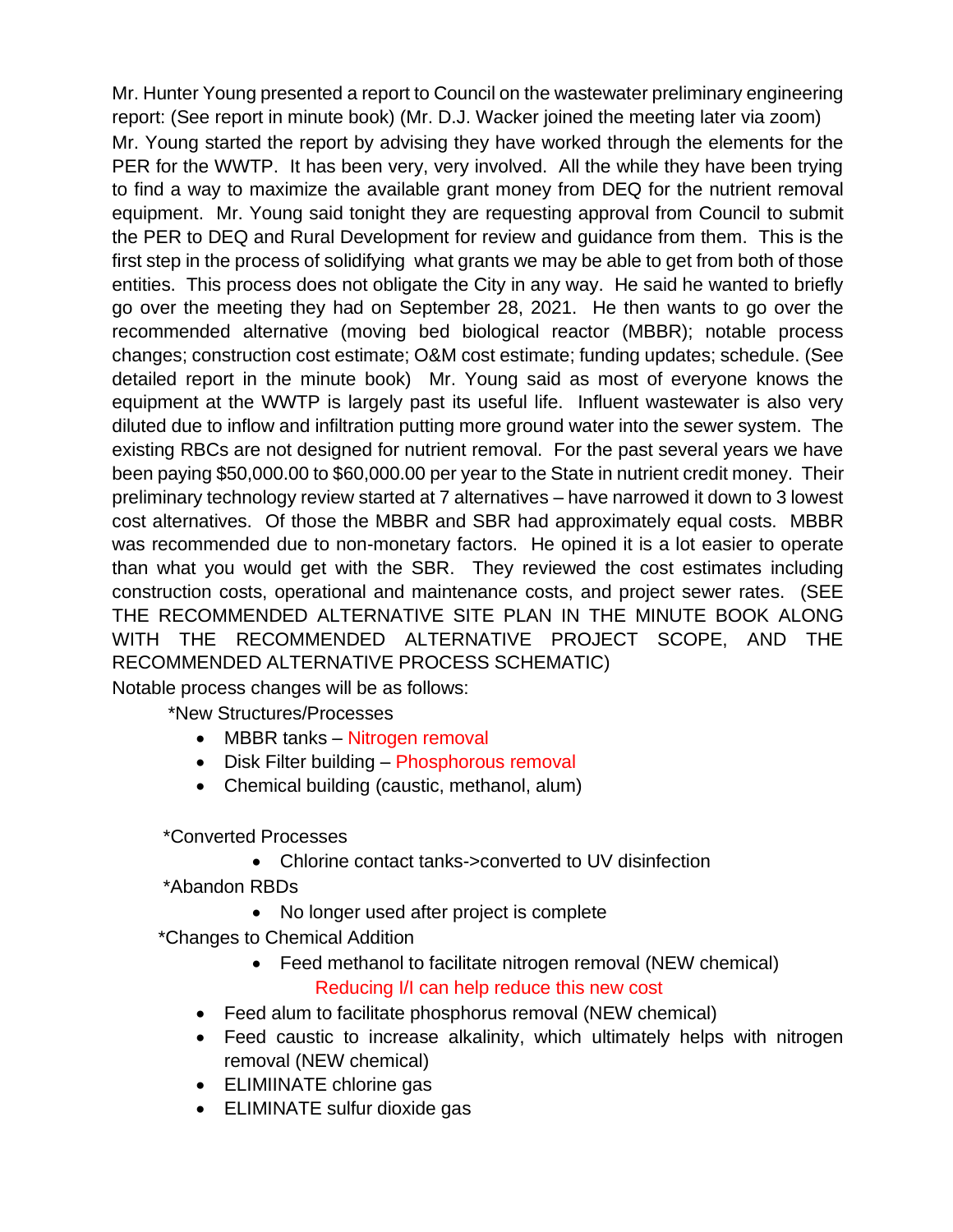### (SEE RECOMMENDED ALTERNATIVE – CONSTRUCTION COST ESTIMATE, TOTAL PROJECT COST – RECOMMENDED PROJECT, OPERATIONS AND MAINTENANCE ESTIMATE IN THE MINUTE BOOK)

Project funding – Update

\*DEQ WQIF – Intended for processes that are designed to remove nutrients (N,P)

- All grants; no loans
- DEQ's guidance document assumes all wastewater plants are designed for nitrification (NH4->NO3)
- After several meetings with DEQ, they acknowledged the City is in a grey area because 1.) it is not designed for nitrification and 2.) the existing permit does not fall within the guidance parameters for Ammonia (NH4)
- DEQ cannot provide further guidance until they review the PER
- DEQ's funding and permitting departments must meet to discuss options
- Eligible grant amount is then subject to cost sharing % (based on MHI and DEQ Director)

\*USDA Rural Development – Can fund the amount remaining after DEQ's grant

- Mostly loans: rates must be at least 1.5% of MHI to be grant eligible
- Best scenario is 75% loan and 25% grant (worst is 0% grant)
- Must show how APRA funds are being utilized/allocated (e.g., a capital improvement plan or budget)

-Effective CIP: what were the ARPA funds provided for? How have they already been used? How is the remaining amount allocated?

> ■ Water model, leakage detection study, digester roof, vehicles

 (SEE POTENTIAL DEQ GRANT FUNDING – ELIGIBILITY BY UNIT PROCESS, POTENTIAL DEQ GRANT FUNDING – SHARED PERCENTAGE, RD WILL

 BE USED TO FUND THE REMAINING PROJECT COST, OVERALL PROJECT FINANCING, IN THE MINUTE BOOK)

Estimated Project Schedule:

- March 2022 Send PER/EA to DEQ and RD for review
- April 2022 Submit Fund Application to DEQ
- October 2022 Securing funding from DEQ & submit application to RD
- January 2023 \*Initiate design and permitting (10 months)
- November 2023 Advertise construction project
- February 2024 Start construction (18 months)
- August 2025 Commissioning/complete construction

\*Start of design – pending funding approval from RD

Councilman Henson said the facility we have now has been there for 45 years. He opined that the employees at the WWTP have done an excellent job of keeping the facility running.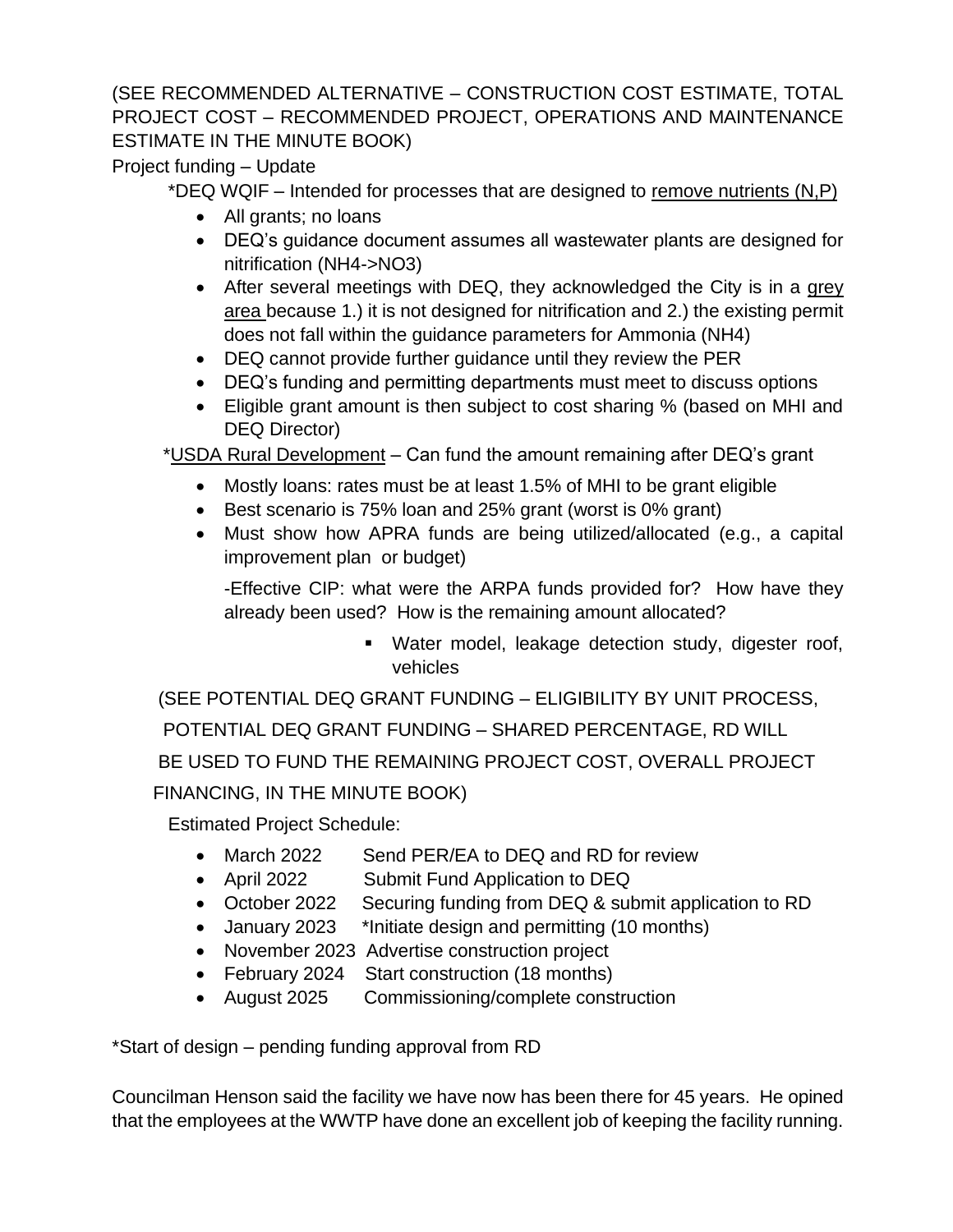He wanted to know if the I&I and water lines would be addressed before January of next year.

Mr. Young said it is his understanding that Council wanted to wait on some of the other projects until they find out how much funding they are going to receive. They have not really been pushing the water lines or I&I projects. He opined it would be worthwhile to continue the investigation of the water lines and have a plan in place.

Councilman Coffey said that 77% of the water we treat does not have to be treated if we can maintain the I&I.

Councilman Henson advised the water that comes off the guttering goes into the sewer system instead of going into the storm drainage system. It is illegal for guttering water to go into a sewer system. They did a lot of smoke tests, and you would be surprised the amount of smoke that comes out of a gutter.

Councilman Coffey stated that DJ told Council that if they can get it down to 40 or 50% would be average on what I&I is.

Councilman Henson said we have around 62% loss of water.

Mr. Young said for sure that some of it is coming back in that way, probably not the majority of it. The annual cost of the methanol is \$117,000.00 per year. If we have a 25% reduction in I&I we could save quite a bit of money because all it is doing is adding extra food to the micros to break down your nutrients.

Councilman Coffey made motion to accept the plan designed by Mr. Hunter, seconded by Vice-Mayor Hickman, carried by Council.

## **NB #3: DISCUSSION OF LEASING CITY OWNED LOTS AT THE CORNER OF BIRCH AVENUE AND 19TH STREET:**

## **NB #4: DISCUSS PRICING FORMULA FOR VACATED CITY RIGHT OF WAY:**

Mr. Tyree said this is something that he and Tom have been talking about. You would have to have a degree in math to figure out the formula we use when we vacate alleys. He said he has tried to figure out the price on some of the vacated alleys and he never gets the same cost twice. He opined we need a more streamlined avenue where our customers can go there and reasonably put together a price on what they are trying to vacate. He thinks it is a great program to make things easier for our customers.

Mr. Roberts gave the following report:

CITY COUNCIL Staff Report Policy Change City ROW Abandonment Pricing Formula 3/11/2022

**Synopsis**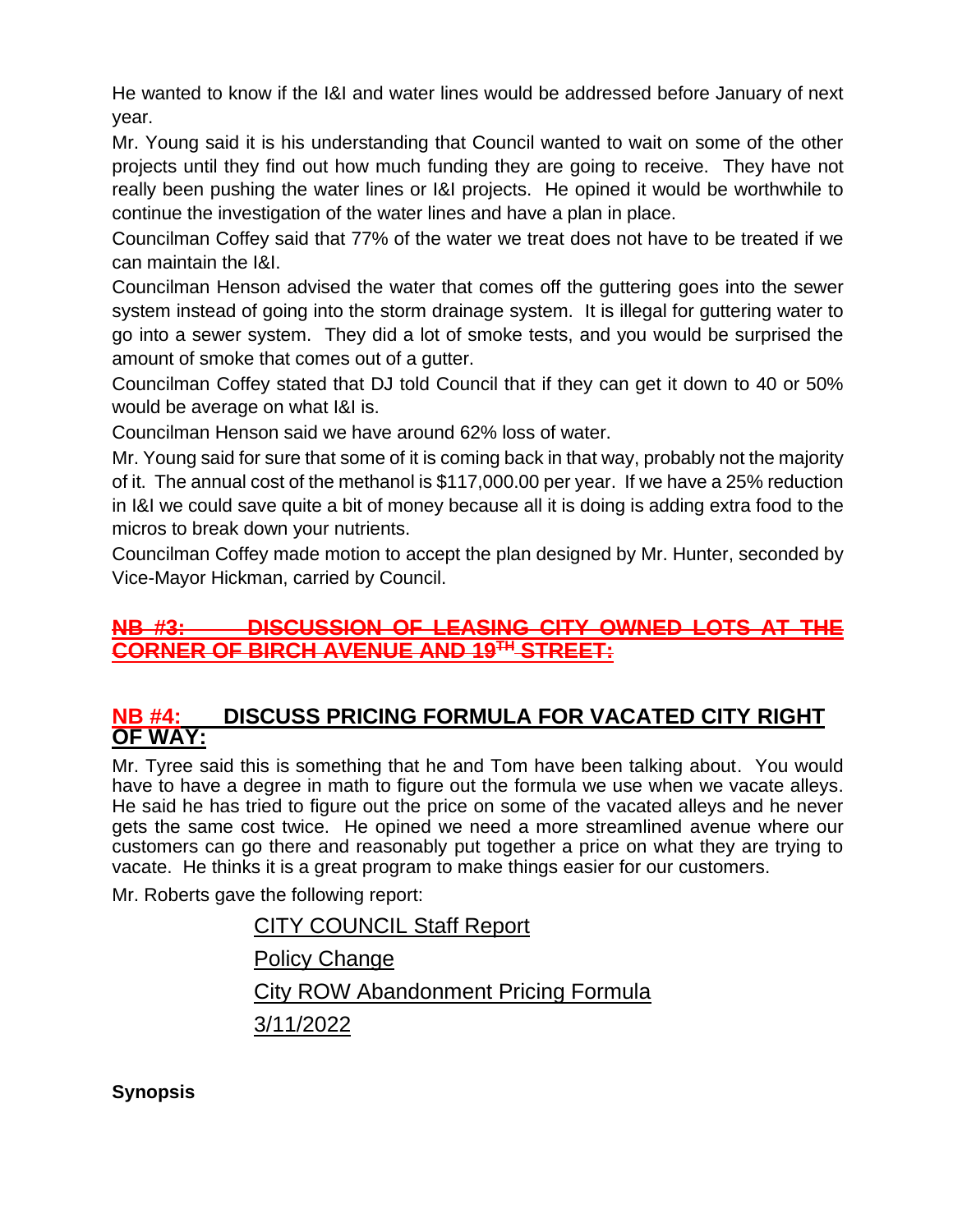Staff propose changing the formula used for pricing City right-of-way when it is abandoned.

### **Summary:**

- Current formula is based on assessed land value of adjacent properties
- Current formula results in prices higher than residents willing to pay
- Current formula results in wide variation in pricing for similar-sized ROW
- Staff propose a flat per-square-foot price

### **Overview**

In 2006 the City adopted a new policy on abandonment of City right-of-way (ROW) such as streets and alleys. The policy states the following:

*The purchase price shall be the fair market value. Fair market value shall be determined by the use of the abutting lands' assessed value calculated on a square foot basis. This square foot value will be multiplied by the number of square feet being vacated and/or abandoned to determine a fair market value of the City's property.*

This policy was a departure from the past, during which the City at some points gave away abandoned ROW at no cost to the adjacent landowners.

The current policy is a rational way to derive a value for the property. Several other Virginia cities use this method for pricing abandoned ROW to be transferred to adjacent landowners, including Richmond, Williamsburg, and Chesapeake. However, those cities are not as formulaic and allow professional appraisals to be used instead.

For Buena Vista, there are several issues with the current formula method:

### Widely varying pricing

Depending on the assessed value of adjacent land, the price for a similarly sized area of ROW can vary significantly. For instance, oftentimes large tracts of land have lower persquare-foot assessed values, so in cases where the ROW abuts a large tract of land, the price of the ROW is pulled down. In other cases, it is unclear why certain parcels have higher per-square-foot land assessments than others which appear similar—but the result is skewed ROW prices. An example of this is the Ash Avenue alley abandoned in 2021 was priced at \$870.00 for 3,000 sq ft, but the 1,800 sq ft street abandonment approved in 2020 was priced at \$2,804.17.

### High prices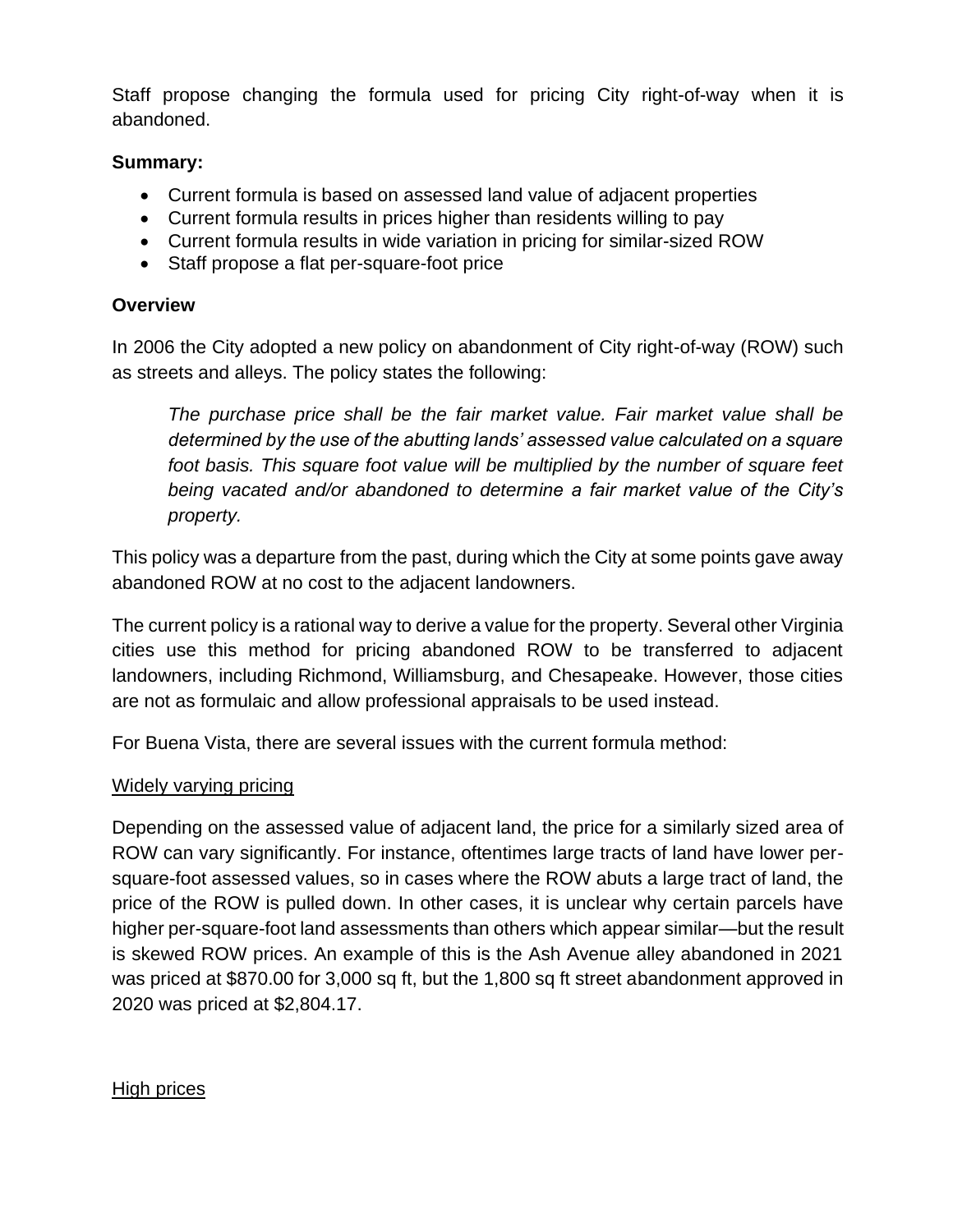Valuation of land is always subjective. However, recent ROW abandonment requests have generated prices that were higher than what adjacent property owners expected or desired to pay. For example, in 2020, Council approved a ROW abandonment which was never completed because the adjacent owner felt that the price was too high.

### Ambiguity in formula

The policy states that "value shall be determined by the use of the abutting lands' assessed value calculated on a square foot basis." It does not define what "abutting" means, nor does it specify how differing per-square-foot assessments are to be reconciled. As a result, which properties staff select as abutting and how the values are calculated can make significant differences in the ultimate price of the ROW.

I have interpreted "abutting" to mean property that directly touches the ROW to be abandoned, but also including property across an intersection from the ROW to be abandoned.

I reconcile differing assessments of abutting parcels by taking a simple average of the per-square-foot assessed land values. But this does not take into account the size of the parcel, so the assessed value of a large parcel has the same weight as the assessed value of a small parcel.

### **Analysis**

The purpose of abandoning ROW is to optimize the use of land by transferring from the public to a private owner. Buena Vista possesses a large number of undeveloped streets and alleys which are unlikely to ever be developed for public use, and which can be better used by adjacent property owners. However, the paper streets and alleys are also valuable assets that the City should only relinquish after careful consideration of future usefulness—once a street or alley is abandoned, repurchasing would be prohibitively expensive.

With this in mind, the City should not give away ROW for free, but the price should be reasonable enough that adjacent owners are willing to purchase if they desire. Additionally, the process should be simple and fair. The current formula has too much ambiguity and results in widely varying prices that do not clearly align with the actual value of the land.

### **Recommendation**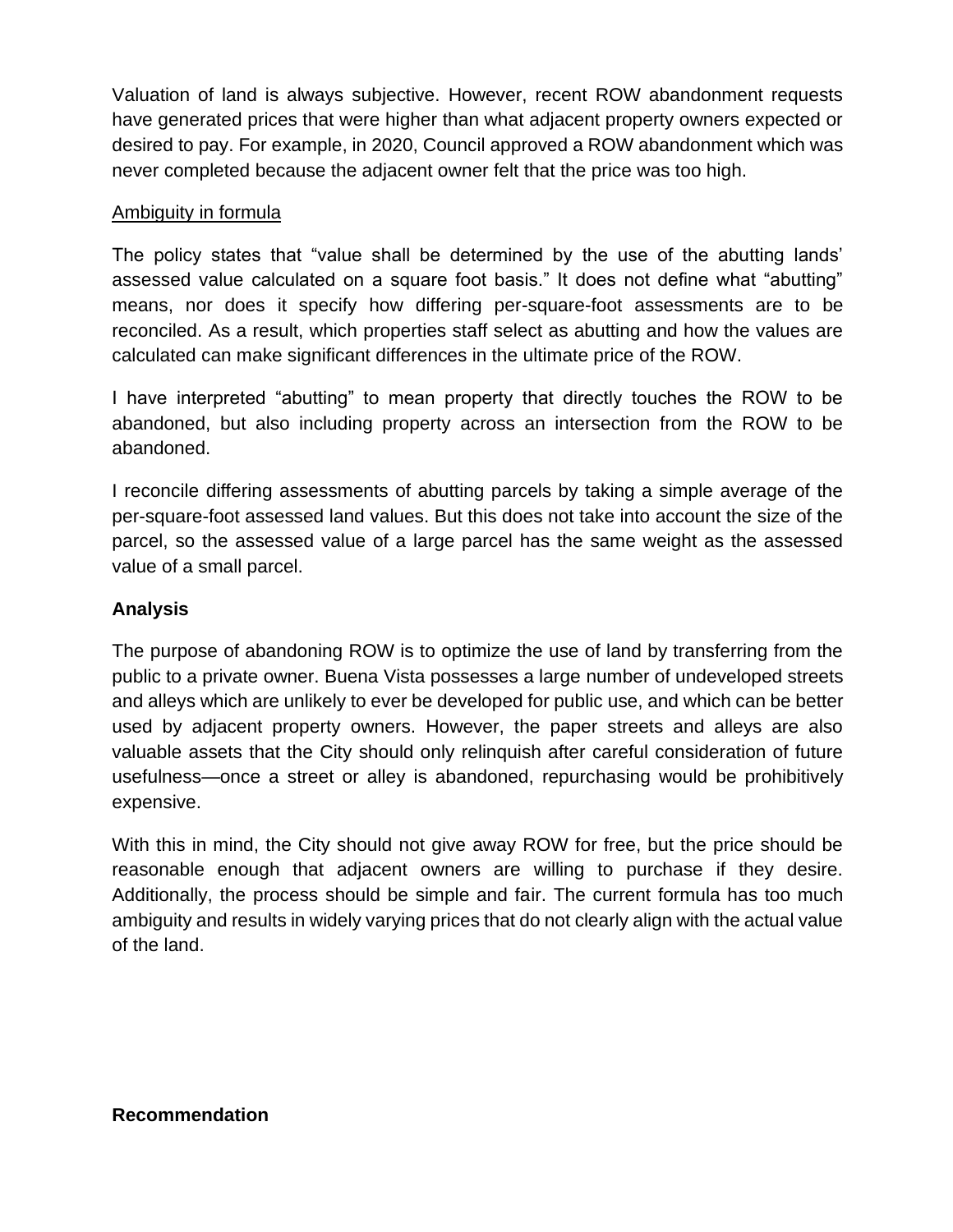Staff propose a flat price of \$0.75 per square foot of ROW to be abandoned. This number was selected as within the range of assessed land values of parcels within the City, but lower than most abandonment requests calculate to. Examples below.

At their March 2022 meeting, the Planning Commission discussed this proposal and recommended approval of the new flat rate of \$0.75 per square foot.

#### **Street adjacent to 3012 Aspen Ave**

| <b>MAPNUM</b>         | LANDVALUE      | SQ FT    | OLD PER SQ FT | <b>NEW FORMULA</b> |
|-----------------------|----------------|----------|---------------|--------------------|
| $18 - 1 - 6 - 9 - 1$  | \$28,000.00    | 18750    | \$1.49        |                    |
| $18 - 1 - 6 - 9 - 13$ | \$8,500.00     | 6250     | \$1.36        |                    |
| $18 - 1 - 5 - 19 - 1$ | \$6,500.00     | 17648    | \$0.37        |                    |
| $18 - 1 - 8 - 66 - C$ | \$255,000.00   | 268329.6 | \$0.95        |                    |
|                       |                | AVERAGE  | \$1.04        | \$0.75             |
|                       |                |          |               |                    |
|                       | <b>FULL ST</b> | 5679.75  | \$5,923.94    | \$4,259.81         |
|                       | <b>HALF ST</b> | 2839.875 | \$2,961.97    | \$2,129.91         |

#### **Alley behind 150 Larch Ave**

| <b>MAPNUM</b>         | LANDVALUE   | Area      | <b>PPSF</b> |            |
|-----------------------|-------------|-----------|-------------|------------|
| $58 - 1 - 1 - 46 - 1$ | \$24,000.00 | 12500     | \$1.92      |            |
| $58 - 1 - 1 - 46 - 3$ | \$24,000.00 | 12500     | \$1.92      |            |
| $58 - 1 - 1 - 46 - 9$ | \$10,000.00 | 12500     | \$0.80      |            |
| $57 - A - - 4C$       | \$18,300.00 | 467660.16 | \$0.04      |            |
|                       |             | Average   | \$1.17      | \$0.75     |
|                       |             | 1500      | \$1,755.00  | \$1,125.00 |

#### **Alley in 2400 block of Ash**

|                       |                       | 3000    | \$870.00 | \$2,250.00 |
|-----------------------|-----------------------|---------|----------|------------|
|                       |                       | Average | \$0.29   | \$0.75     |
| $36 - 1 - 4 - 52 - 4$ | \$12,500.00 2,000.00  |         | \$0.29   |            |
|                       |                       | Ś       |          |            |
| $36 - 1 - 4 - 52 - 1$ | \$37,500.00 12,500.00 |         | \$0.29   |            |
|                       |                       | \$      |          |            |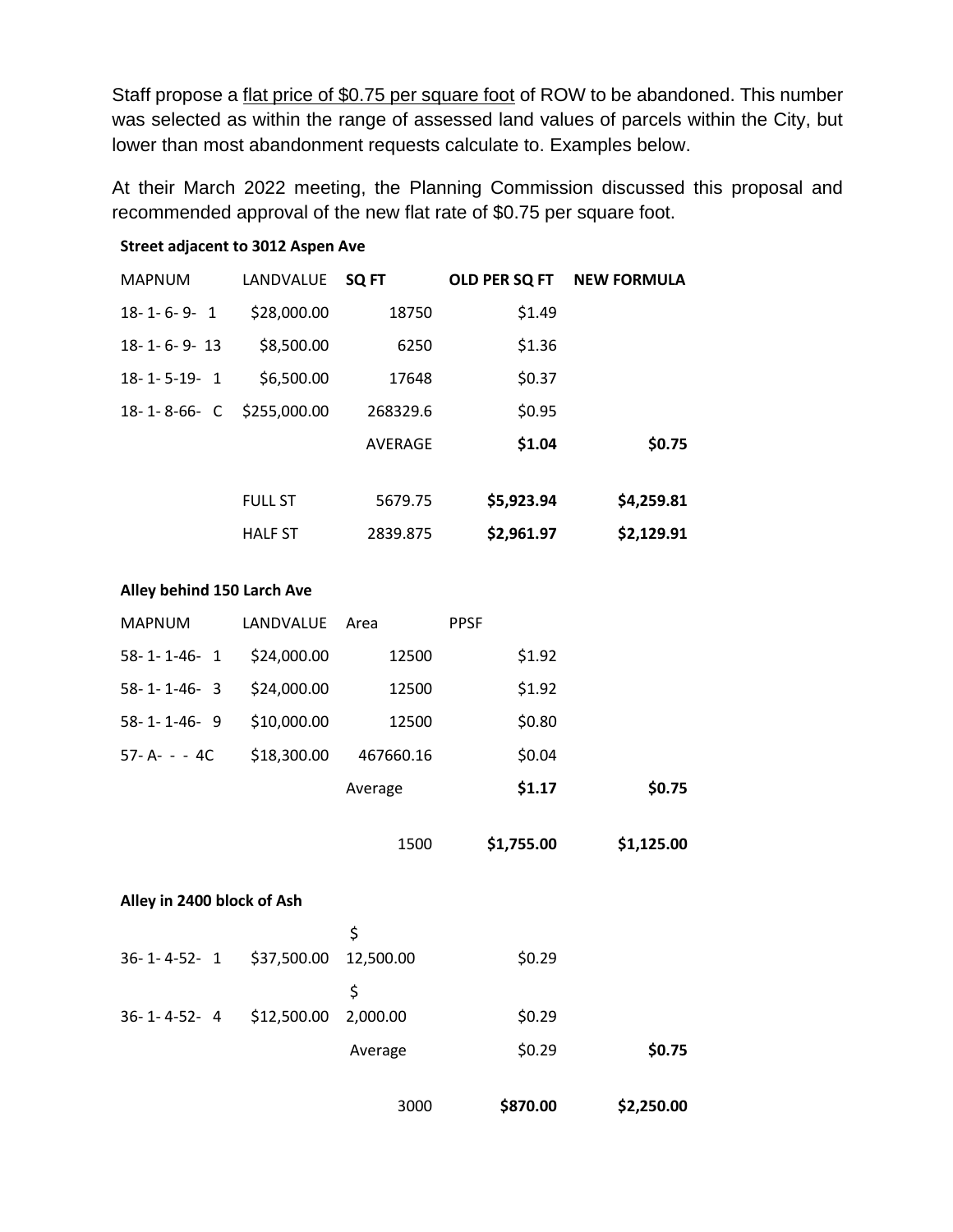#### **Adjacent to 2614 Hawthorne Ave**

| $29 - 1 - -58$       |             |         |        |        |
|----------------------|-------------|---------|--------|--------|
| 9A                   | \$2,500.00  | 2025    | \$1.23 |        |
| $29 - 1 - -58 - 9$   | \$28,000.00 | 13250   | \$2.11 |        |
| $28 - 1 - 4 - A - 7$ | \$37,000.00 | 20000   | \$1.85 |        |
| $29 - 1 - 4 - A - 8$ | \$32,500.00 | 17750   | \$1.83 |        |
| $28 - 7 - 4 - A - 5$ | \$37,000.00 | 48645   | \$0.76 |        |
|                      |             | Average | \$1.56 | \$0.75 |
|                      |             |         |        |        |

**1950 \$3,037.86 \$1,462.50**

Mr. Roberts said that he recently found out you cannot vacate half a street.

Councilman Coffey wanted to know what the cost would be with the new formula on the request that we got last week that originally cost \$11,000.00.

Mr. Tyree said the new cost would be approximately \$6,000.00 to vacate the whole street.

Mr. Roberts said if the prices are so high that people do not want to have them as real estate it is a little counterproductive. He said we want this to be in places where it is appropriate and places where we are generally not going to use that right of way anytime in the future. We want to be able to sale the right of way at a reasonable price to the adjacent owner. It will add to the value of their property, and it will be on the tax roll.

Mr. Tyree opined we need to keep this as easy as we can for our residents. Most people don't deal with things like this so when they look it up and they have some money to spend, and they want to expand their backyard or whatever it will increase our tax roll. He said they are not looking for a vote only a nod on whether Council oks this. If you do, we will have to have a public hearing.

Mr. Kearney said to make sure to add to it that it needs to be reviewed every five years.

Council gave the nod for Tom to go ahead with this new formula for vacated City right of ways.

## **NB #5: DISCUSS ZONING FEE REVISIONS:**

Mr. Tyree said this will be more simplified for citizens. Everyone should be able to understand the fees.

Mr. Roberts gave the following report: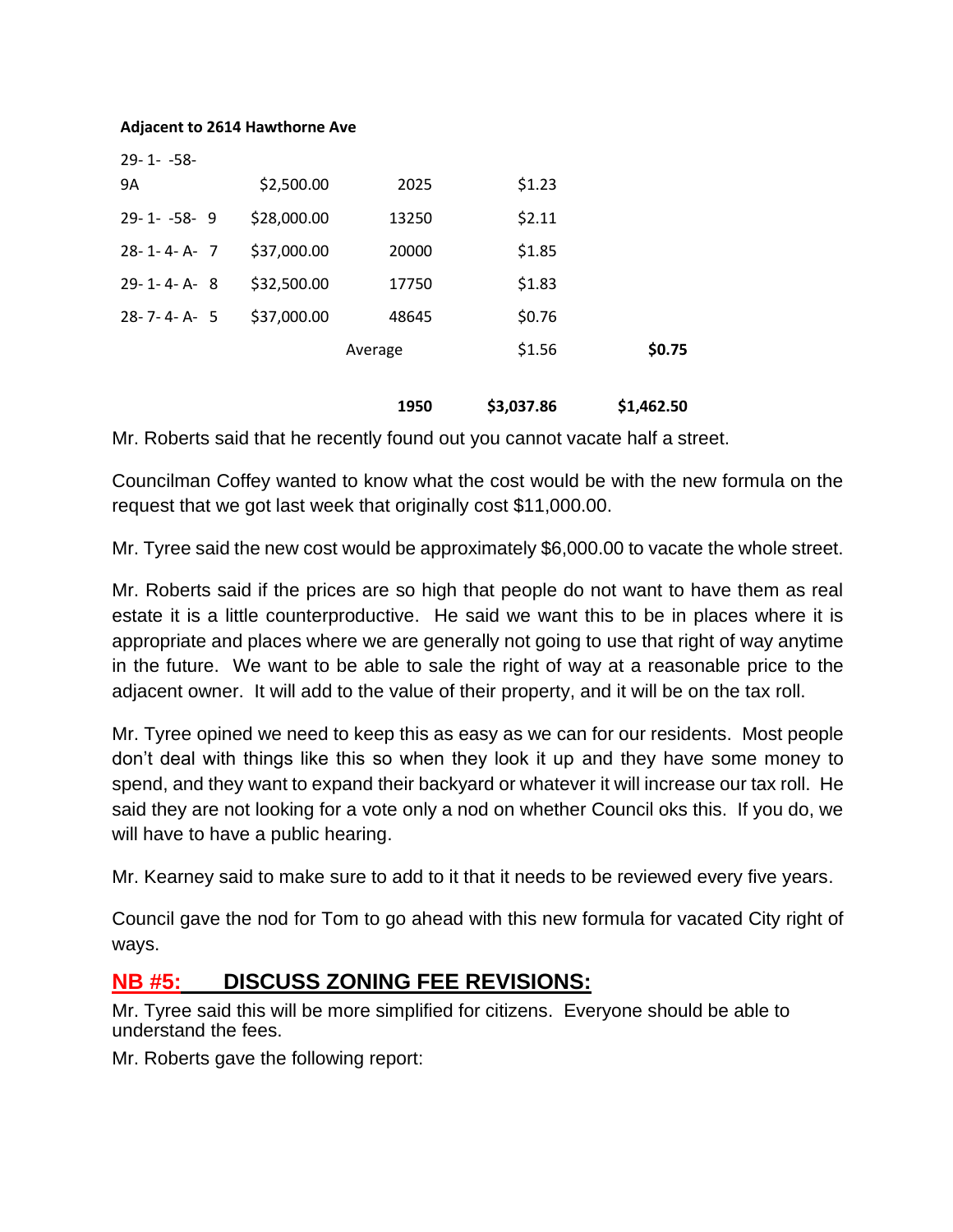## PLANNING COMMISSION Staff Report Proposed Zoning Fee Revisions 3/11/2022

### **Synopsis**

Drastically simplify zoning fee schedule and add fee for Short Term Rental registration.

### **Analysis**

Adopting a new ordinance providing for registration of short-term rentals (STR) in the City prompted review of the current zoning fee schedule in order to add a fee for STR registration. This fee schedule was last revised in 2018 in an effort to right-size fees for Buena Vista. It was successful in that, but after four years it is clear that the schedule is unnecessarily complicated. Below is a summary of changes:

- Most fee changes are to standardize fee amounts across permit types. This simplifies permitting for both the applicant and for staff.
- Fee for Zoning Verification for Business License reduced from \$15 to \$10 to reduce the cost of starting a business.
- Reduces or eliminates fees for certain unusual development approvals (CUP renewal, site plan fee for large projects, amendment to proffers, major subdivision plat/plan of development).
- Adds fee of \$30 for registration of a short-term rental unit.

The fiscal impact of these changes is expected to be minimal. In 2021, total zoning permit fees were \$1,650.00. Under the proposed fee schedule, that total would have been \$1,400.00, a loss of only \$250. The majority of this difference is business zoning verification permits, which are the most frequently issued permits.

At their March 2022 meeting, the Planning Commission discussed this proposal and voted to recommend approval as presented.



Planning and Zoning Fee Schedule Adopted 1 February 2018 DRAFT REVISIONS 2022

| <b>Action</b>              | <b>Definition</b>                                         | Old Fee | <b>New</b> |
|----------------------------|-----------------------------------------------------------|---------|------------|
| Zoning Permit (Single-     | Permit certifying that proposed single-family residential | \$40    | \$30       |
| <b>Family Residential)</b> | construction complies with zoning regulations             |         |            |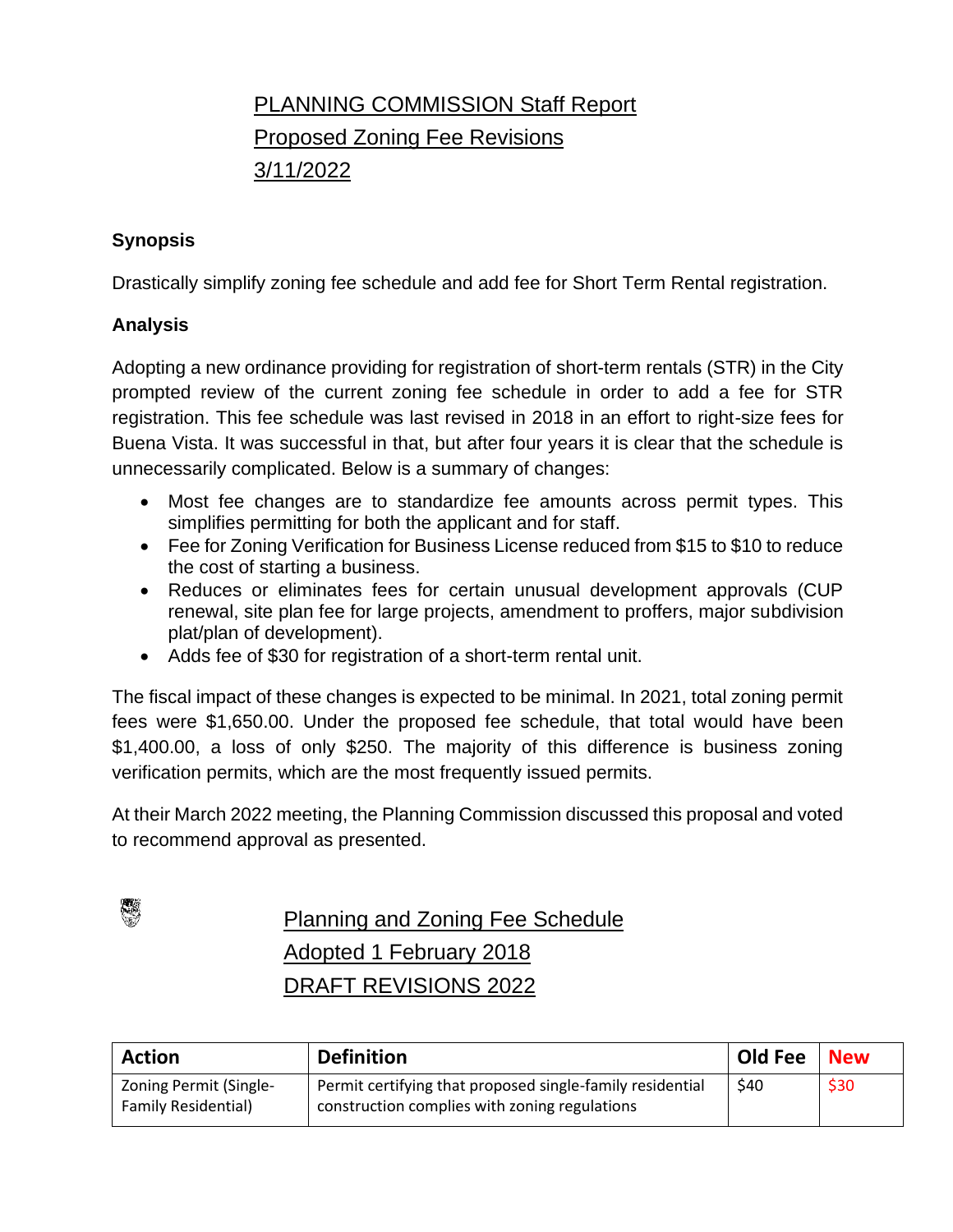| Zoning Permit (Single-<br><b>Family Residential</b><br>Addition)              | Permit certifying that proposed single-family residential<br>addition or modification complies with zoning regulations                                                           | \$30                                              | \$30  |
|-------------------------------------------------------------------------------|----------------------------------------------------------------------------------------------------------------------------------------------------------------------------------|---------------------------------------------------|-------|
| Zoning Permit (Accessory<br>Structure less than 200<br>square feet)           | Permit certifying that proposed structure, less than 200<br>square feet, accessory to a residential structure complies<br>with zoning regulations                                | \$20                                              | \$30  |
| <b>Zoning Permit (Accessory</b><br>Structure greater than<br>200 square feet) | Permit certifying that proposed structure, greater than<br>200 square feet, accessory to a residential structure<br>complies with zoning regulations                             | \$30                                              | \$30  |
| Zoning Construction<br>Permit (All<br>Nonresidential<br>Uses/Zones)           | Permit certifying that proposed construction or<br>modification of a non-residential or multifamily use<br>complies with zoning regulations                                      | \$100                                             | \$30  |
| Zoning<br>Compliance/Business<br>Use Permit (No exterior<br>construction)     | Permit certifying that a proposed business or non-<br>residential use is a permitted use at the specified location                                                               | \$15                                              | \$10  |
| <b>Home Occupation Permit</b><br>(Including Business Use<br>Permit)           | Permit certifying that a proposed business may be<br>conducted within a specific dwelling unit, and outlining<br>permitted operational details                                   | \$15                                              | \$10  |
| Sign Permit                                                                   | Permit to erect or modify a permanent sign                                                                                                                                       | \$30                                              | same  |
| Temporary Sign/Banner<br>Permit                                               | Permit to erect a temporary sign                                                                                                                                                 | \$30                                              | same  |
| Zoning<br>Modification/Subdivision<br>Exception                               | Issuance of a Modification of provisions of zoning<br>regulations by ZA (in accordance with state law), or an<br>exception to subdivision regulations, in accordance with<br>law | \$125                                             | \$30  |
| <b>Rezoning Application</b><br>(Upzoning to more<br>intense use)              | Zoning map amendment application to more intense use                                                                                                                             | $$325 + $25$<br>per acre<br>or portion<br>thereof | same  |
| <b>Rezoning Application (All</b><br>other rezonings)                          | Zoning map amendment to less intense use                                                                                                                                         | \$325+\$25<br>per acre<br>or portion<br>thereof   | same  |
| <b>Conditional Use Permit</b>                                                 | Application for a conditional use, to be approved by<br><b>Planning Commission and City Council</b>                                                                              | \$300                                             | same  |
| <b>Conditional Use Permit</b><br>Renewal                                      | Renewal of CUP when property ownership changes or<br>other cases (see §802.03-11)                                                                                                | \$25                                              | n/a   |
| Certificate of<br>Appropriateness                                             | COA for most construction activity within the Seminary<br>Hill Historic District.                                                                                                | $$100 +$<br>Permit fee<br>for action              | \$100 |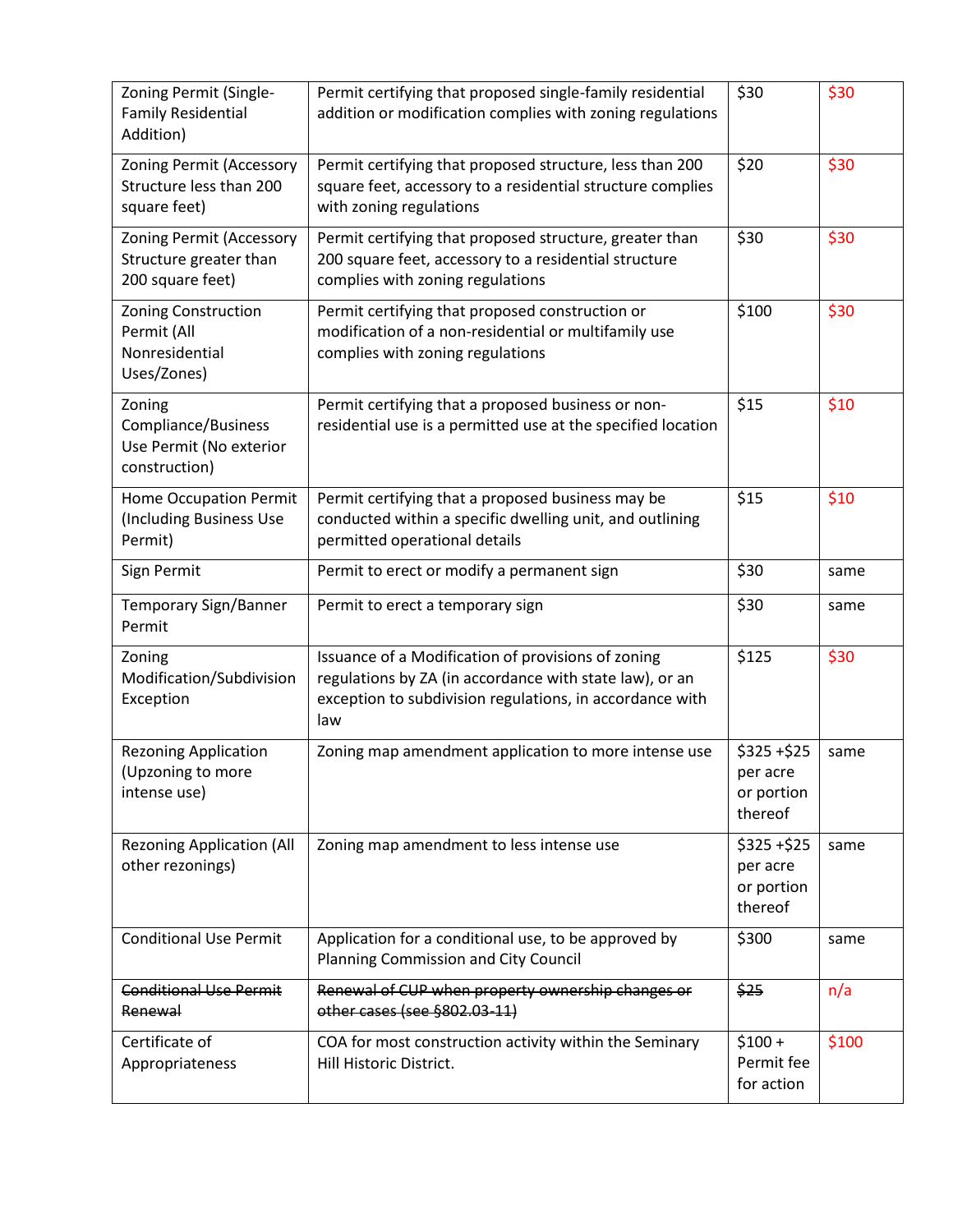| Sign Certificate of<br>Appropriateness                                       | COA for any sign erected or modified within the Seminary<br>Hill Historic District.                                                                                                                                                                                                                                                                                                                                                                                                                                     | $$25 + Sign$<br>permit fee                                       | [include<br>in sign<br>permit]                |
|------------------------------------------------------------------------------|-------------------------------------------------------------------------------------------------------------------------------------------------------------------------------------------------------------------------------------------------------------------------------------------------------------------------------------------------------------------------------------------------------------------------------------------------------------------------------------------------------------------------|------------------------------------------------------------------|-----------------------------------------------|
| Variance Application<br>(Single Family Residence)                            | Application for Variance from zoning requirements, in<br>accordance with state law                                                                                                                                                                                                                                                                                                                                                                                                                                      | \$300                                                            | same                                          |
| Variance Application (All<br>others)                                         | Application for Variance from zoning requirements, in<br>accordance with state law                                                                                                                                                                                                                                                                                                                                                                                                                                      | \$300                                                            | same                                          |
| <b>Zoning Appeal</b>                                                         | Appeal of determination of Zoning Administrator or<br><b>Planning Commission</b>                                                                                                                                                                                                                                                                                                                                                                                                                                        | \$300                                                            | same                                          |
| <b>Amendment to Proffers</b>                                                 | Amendments to items proffered by developer at time of<br>development approval                                                                                                                                                                                                                                                                                                                                                                                                                                           | \$625                                                            | \$30                                          |
| <b>Site Plan Review</b>                                                      | Review by staff and/or Planning Commission of site plan<br>for most non-residential and multifamily projects. Tiers<br>based on the total project's land disturbance.<br>Tier 1>10,000 square feet<br>Tier 2 Between 1,000 and 10,000 square feet<br>Tier $3 < 1,000$ square feet<br>Review by staff and/or Planning Commission of site plan<br>for most non-residential and multifamily projects. Tiers<br>based on the total project's land disturbance.<br>Tier 1 >1,000 square feet<br>Tier $2 < 1,000$ square feet | Tier 1<br>\$600<br>Tier <sub>2</sub><br>\$300<br>Tier 3<br>\$100 | Tier 1<br>\$300<br>Tier <sub>2</sub><br>\$100 |
| <b>Changes to Approved</b><br>Site Plan/Resubmittal                          | Substantive changes to a site plan after it has been<br>approved by staff and/or Planning Commission                                                                                                                                                                                                                                                                                                                                                                                                                    | \$100                                                            | \$30                                          |
| <b>Major Subdivision Plat</b><br>(Preliminary) or PUD Plan<br>of Development |                                                                                                                                                                                                                                                                                                                                                                                                                                                                                                                         | $$100 +$<br>\$100/lot                                            | $$100 +$<br>\$25/lot                          |
| <b>Major Subdivision Plat</b><br>(Final)                                     |                                                                                                                                                                                                                                                                                                                                                                                                                                                                                                                         | $$100 +$<br>\$25/lot                                             | same                                          |
| Minor/Family Subdivision<br>Plat                                             |                                                                                                                                                                                                                                                                                                                                                                                                                                                                                                                         | $$100 +$<br>\$25/lot                                             | same                                          |
| Vacation of Public Right<br>of Way (Street/Alley)                            | Application for the City to vacate a portion of its right-of-<br>way and sell to adjacent property owner.                                                                                                                                                                                                                                                                                                                                                                                                               | \$100                                                            | \$30                                          |
| Approval of plat,<br>boundary adjustment, or<br>line vacation                | Various functions of planner in approving plats and<br>surveys.                                                                                                                                                                                                                                                                                                                                                                                                                                                         | \$0/no fee                                                       | Same                                          |
| <b>Short Term Rental (STR)</b><br>Registration                               |                                                                                                                                                                                                                                                                                                                                                                                                                                                                                                                         |                                                                  | \$30                                          |
| Bond/Letter of Credit<br>Release                                             |                                                                                                                                                                                                                                                                                                                                                                                                                                                                                                                         | \$150                                                            | \$30                                          |
| Printed Maps,                                                                | Any color, up to 11" x 17", fewer than 20 sheets per<br>requestor per year                                                                                                                                                                                                                                                                                                                                                                                                                                              | Free                                                             | Same                                          |